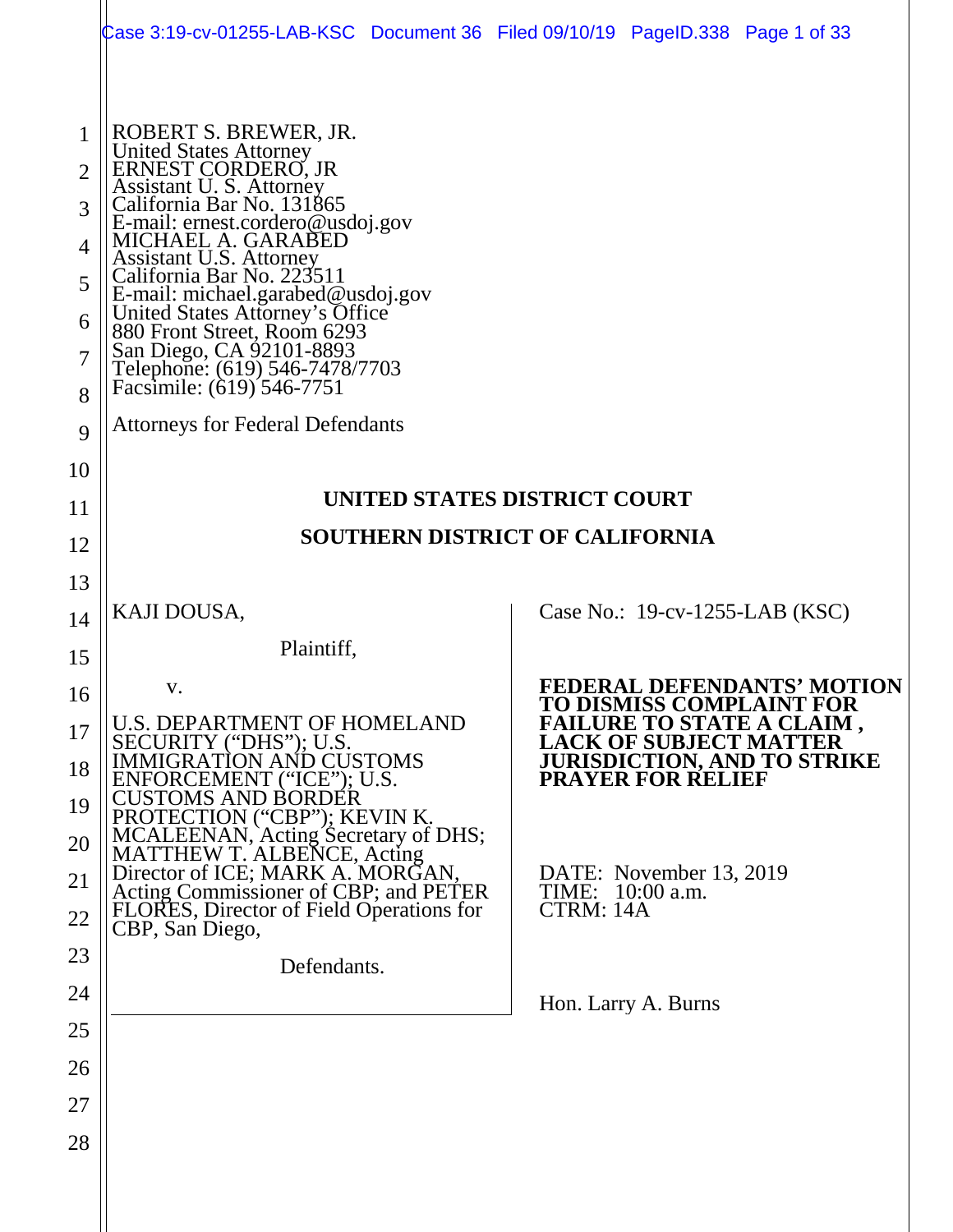|                                | Case 3:19-cv-01255-LAB-KSC Document 36 Filed 09/10/19 PageID.339 Page 2 of 33                                                                                                                                                                                                                                                                                                                         |
|--------------------------------|-------------------------------------------------------------------------------------------------------------------------------------------------------------------------------------------------------------------------------------------------------------------------------------------------------------------------------------------------------------------------------------------------------|
| $\mathbf{1}$<br>$\overline{2}$ | <b>TABLE OF CONTENTS</b><br>Page(s)                                                                                                                                                                                                                                                                                                                                                                   |
| 3<br>4<br>5<br>6               | Ι.<br>$\mathsf{II}$ .                                                                                                                                                                                                                                                                                                                                                                                 |
| 7<br>8<br>9<br>10              | LEGAL STANDARDS APPLICABLE TO MOTIONS TO<br>III.                                                                                                                                                                                                                                                                                                                                                      |
| 11<br>12<br>13<br>14           | PLAINTIFF LACKS STANDING TO SEEK INJUNCTIVE<br>IV.<br>A. Plaintiff Cannot Show a Concrete and Particular Harm<br>Coupled with a Real and Imminent Threat that She will Suffer                                                                                                                                                                                                                         |
| 15<br>16<br>17<br>18<br>19     | 1. The Alleged Deprivation of Plaintiff's Expedited Border<br>Crossing Privileges Due to the Supposed Revocation of her<br>SENTRI Card<br>2. The Alleged Risk of Being Repeatedly Required to Undergo<br>5 Secondary Inspection When Crossing the U.S.-Mexico Border  14<br>3. The Maintenance of Information on Plaintiff in CBP's<br>4. Plaintiff Has Not Established that her Alleged Injuries are |
| 20<br>21<br>22                 | PLAINTIFF'S COMPLAINT FAILS TO STATE PLAUSIBLE<br>V.                                                                                                                                                                                                                                                                                                                                                  |
| 23<br>24<br>25                 | A. The Alleged Deprivation of Plaintiff's Expedited Border<br>Crossing Privileges Due to the Supposed Revocation of<br>her SENTRI CARD.<br>B. The Alleged Risk of Being Repeatedly Required to Undergo<br>Secondary Inspection When Crossing the U.S.-Mexico Border 18<br>C. The Gathering and Maintenance of Information on Plaintiff                                                                |
| 26<br>27<br>28                 | D. Plaintiff Cannot Establish the Plausibility of Her Claims<br>Based on Allegations Concerning CBP's Actions As to Others 21<br>E. Plaintiff Has Not Established that her Alleged Injuries are                                                                                                                                                                                                       |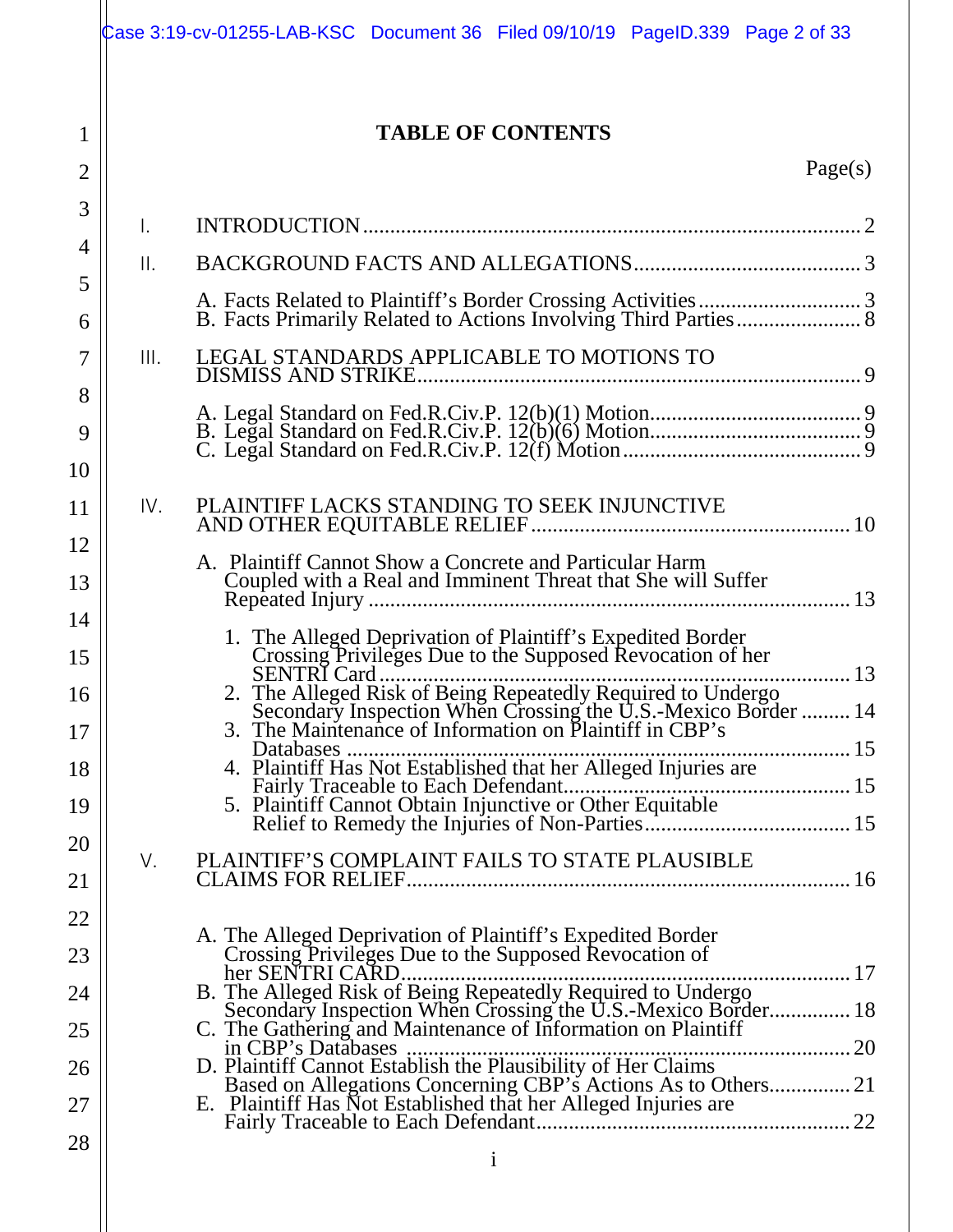|                                     |       | Case 3:19-cv-01255-LAB-KSC Document 36 Filed 09/10/19 PageID.340 Page 3 of 33                |                          |  |  |
|-------------------------------------|-------|----------------------------------------------------------------------------------------------|--------------------------|--|--|
| $\mathbf{1}$<br>$\overline{2}$<br>3 | VI.   | F. Plaintiff Does Not State Plausible Claims that Would Allow                                |                          |  |  |
| 4                                   |       | PLAINTIFF FAILS TO STATE A CLAIM FOR VIOLATION<br>OF HER FREE EXERCISE RIGHTS UNDER BOTH THE |                          |  |  |
| 5<br>6<br>7                         | VII.  | THE PRAYER FOR INJUNCTIVE RELIEF SHOULD BE<br>DISMISSED OR STRICKEN ON THE GROUNDS           |                          |  |  |
| 8<br>9                              | VIII. |                                                                                              |                          |  |  |
| 10                                  |       |                                                                                              |                          |  |  |
| 11                                  |       |                                                                                              |                          |  |  |
| 12                                  |       |                                                                                              |                          |  |  |
| 13                                  |       |                                                                                              |                          |  |  |
| 14                                  |       |                                                                                              |                          |  |  |
| 15                                  |       |                                                                                              |                          |  |  |
| 16                                  |       |                                                                                              |                          |  |  |
| 17                                  |       |                                                                                              |                          |  |  |
| 18                                  |       |                                                                                              |                          |  |  |
| 19<br>20                            |       |                                                                                              |                          |  |  |
| 21                                  |       |                                                                                              |                          |  |  |
| 22                                  |       |                                                                                              |                          |  |  |
| 23                                  |       |                                                                                              |                          |  |  |
| 24                                  |       |                                                                                              |                          |  |  |
| 25                                  |       |                                                                                              |                          |  |  |
| 26                                  |       |                                                                                              |                          |  |  |
| 27                                  |       |                                                                                              |                          |  |  |
| 28                                  |       |                                                                                              | $\overline{\textbf{ii}}$ |  |  |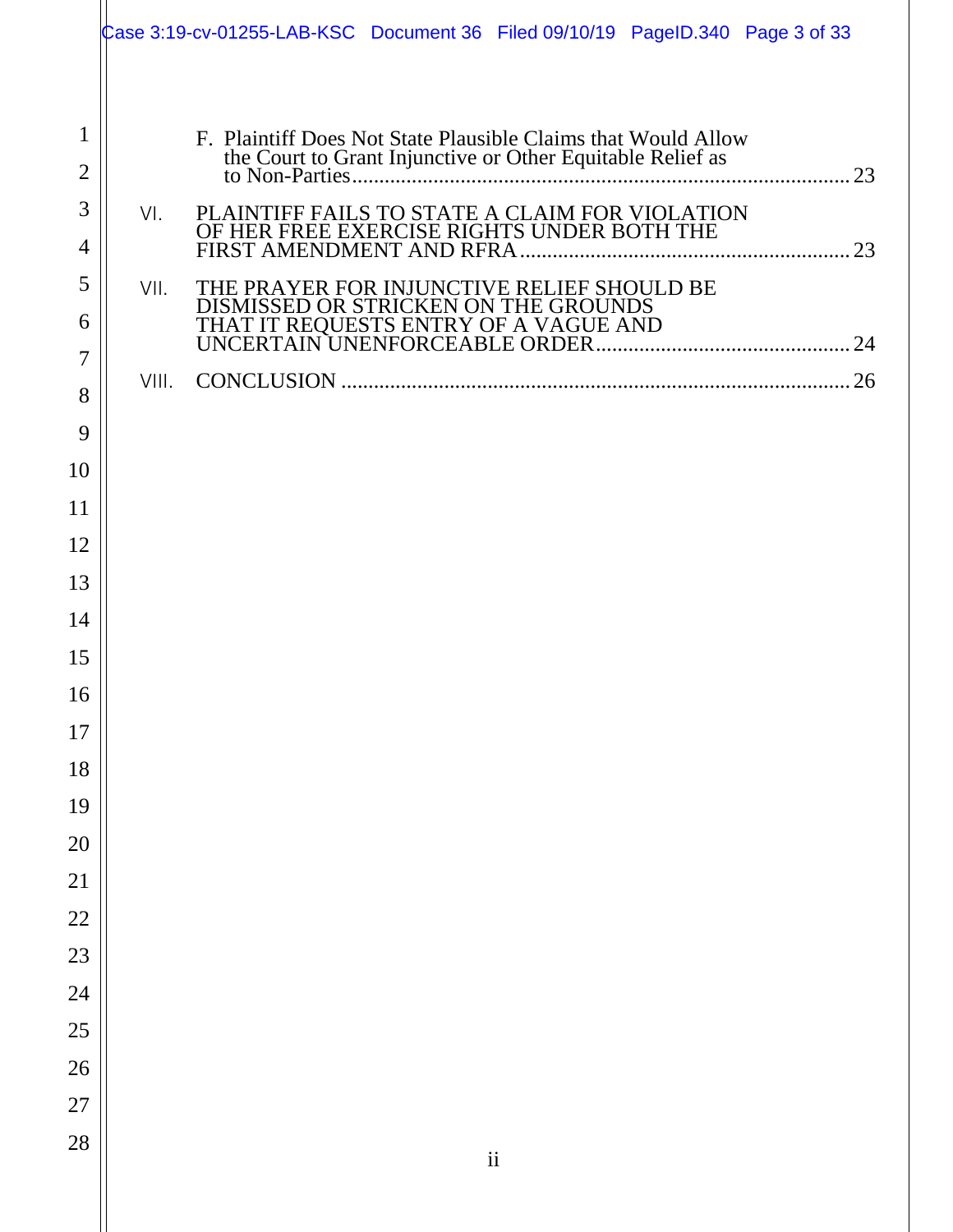|                     | Case 3:19-cv-01255-LAB-KSC Document 36 Filed 09/10/19 PageID.341 Page 4 of 33 |
|---------------------|-------------------------------------------------------------------------------|
| 1<br>$\overline{2}$ | <b>TABLE OF AUTHORITIES</b><br>Page(s)                                        |
| 3                   | Cases                                                                         |
| 4                   | Adams v. Committee on Judicial Conduct & Disability,                          |
| 5                   |                                                                               |
| 6                   | Armstrong v. Davis,                                                           |
| 7                   |                                                                               |
| 8                   | Ashcroft v. Iqbal,                                                            |
| 9                   |                                                                               |
| 10<br>11            | Balasanyan v. Nordstrom, Inc.,                                                |
| 12                  | Bates v. United Parcel Service, Inc.,                                         |
| 13                  |                                                                               |
| 14                  | Bell Atl. Corp. v. Twombly,                                                   |
| 15                  |                                                                               |
| 16                  | $\parallel$ Bernhardt v. Count of Los Angeles,                                |
| 17                  |                                                                               |
| 18                  | Brady v. United of Omaha Life Ins. Co.,                                       |
| 19                  |                                                                               |
| 20<br>21            | Butler v. Porsche Cars North America, Inc.,                                   |
| 22                  |                                                                               |
| 23                  | Byrd v. Masonite Corporation,                                                 |
| 24                  | Casey v. City of Santa Rosa,                                                  |
| 25                  | No. 4:18-cv-07731-KAW, 2019 WL 2548140 (N.D. Cal. June 20, 2019) 12           |
| 26                  | Chapman v. Pier 1 Imps. (U.S.), Inc.,                                         |
| 27                  |                                                                               |
| 28                  |                                                                               |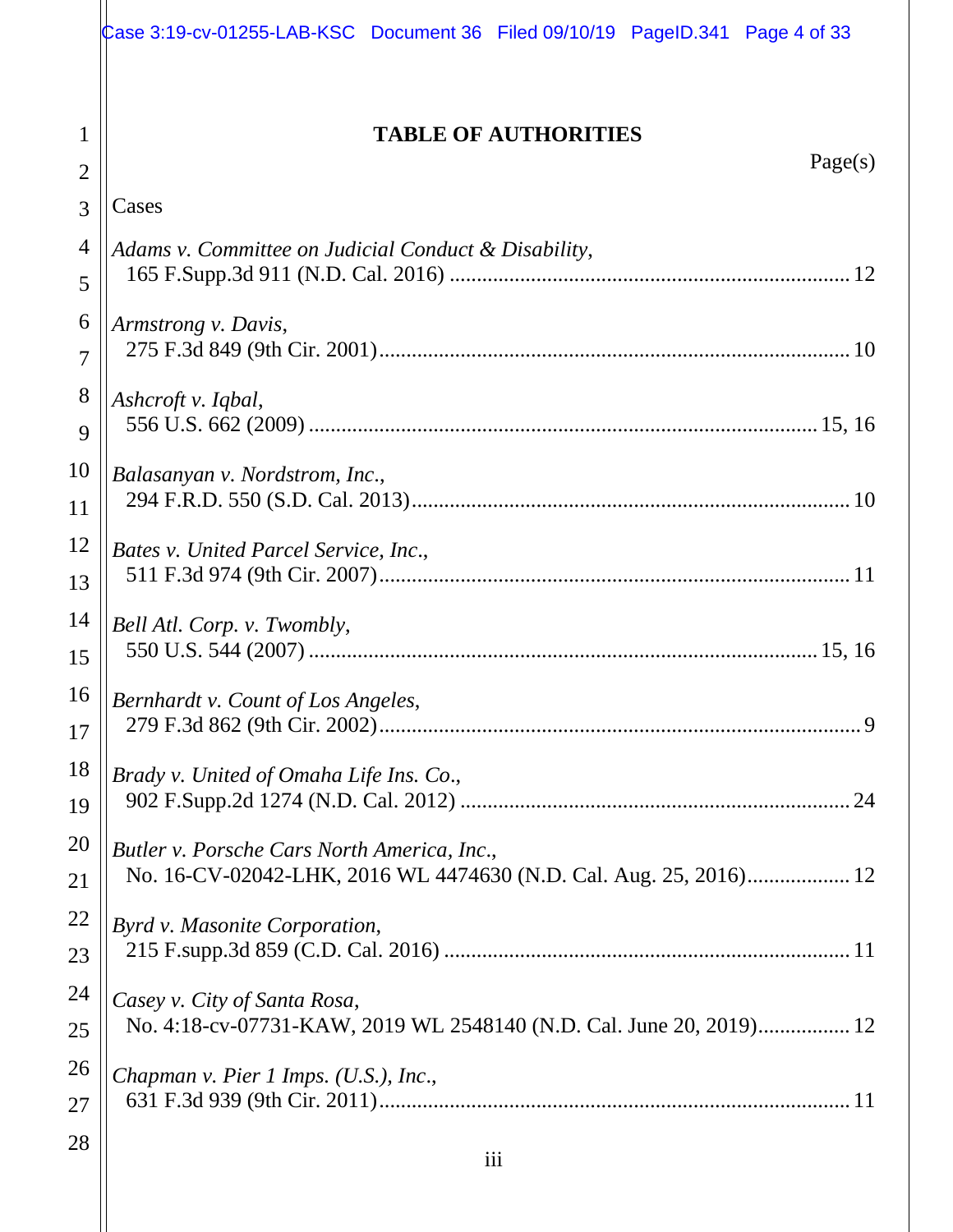|                | Case 3:19-cv-01255-LAB-KSC Document 36 Filed 09/10/19 PageID.342 Page 5 of 33 |
|----------------|-------------------------------------------------------------------------------|
| $\mathbf{1}$   | City of Los Angeles v. Lyons,                                                 |
| $\overline{2}$ |                                                                               |
| 3              | Clapper v. Amnesty Int'l USA,                                                 |
| 4              |                                                                               |
| 5              | Clark v. City of Lakewood,                                                    |
| 6              |                                                                               |
| $\overline{7}$ | Confederate Tribes,                                                           |
| 8              |                                                                               |
| 9              | Corp. of Seventh-Day Adventists v. McGill,                                    |
| 10             |                                                                               |
| 11             | Dzinesquare, Inc. v. Armano Luxury Alloys, Inc.,                              |
| 12             | No. 14-CV-01918-JVS (JCGTx), 2014 WL 12597154 (C.D. Cal. Dec. 22, 2014) 18    |
| 13             | Fantasy, Inc. v. Fogerty,                                                     |
| 14             |                                                                               |
| 15             | Flores-Montano,                                                               |
| 16             |                                                                               |
| 17             | FW/PBS, Inc. v. Dallas,                                                       |
| 18             |                                                                               |
| 19             | Gest v. Bradbury,                                                             |
| 20             |                                                                               |
| 21             | Gill v. Whitford,                                                             |
| 22             |                                                                               |
| 23             | Graham v. Fed. Emergency Mgmt. Agency,                                        |
| 24             |                                                                               |
| 25             | In re Century Aluminum Co. Secs. Litig.,                                      |
| 26             |                                                                               |
| 27             | Kaemmerling v. Lappin,                                                        |
| 28             |                                                                               |
|                | 1V                                                                            |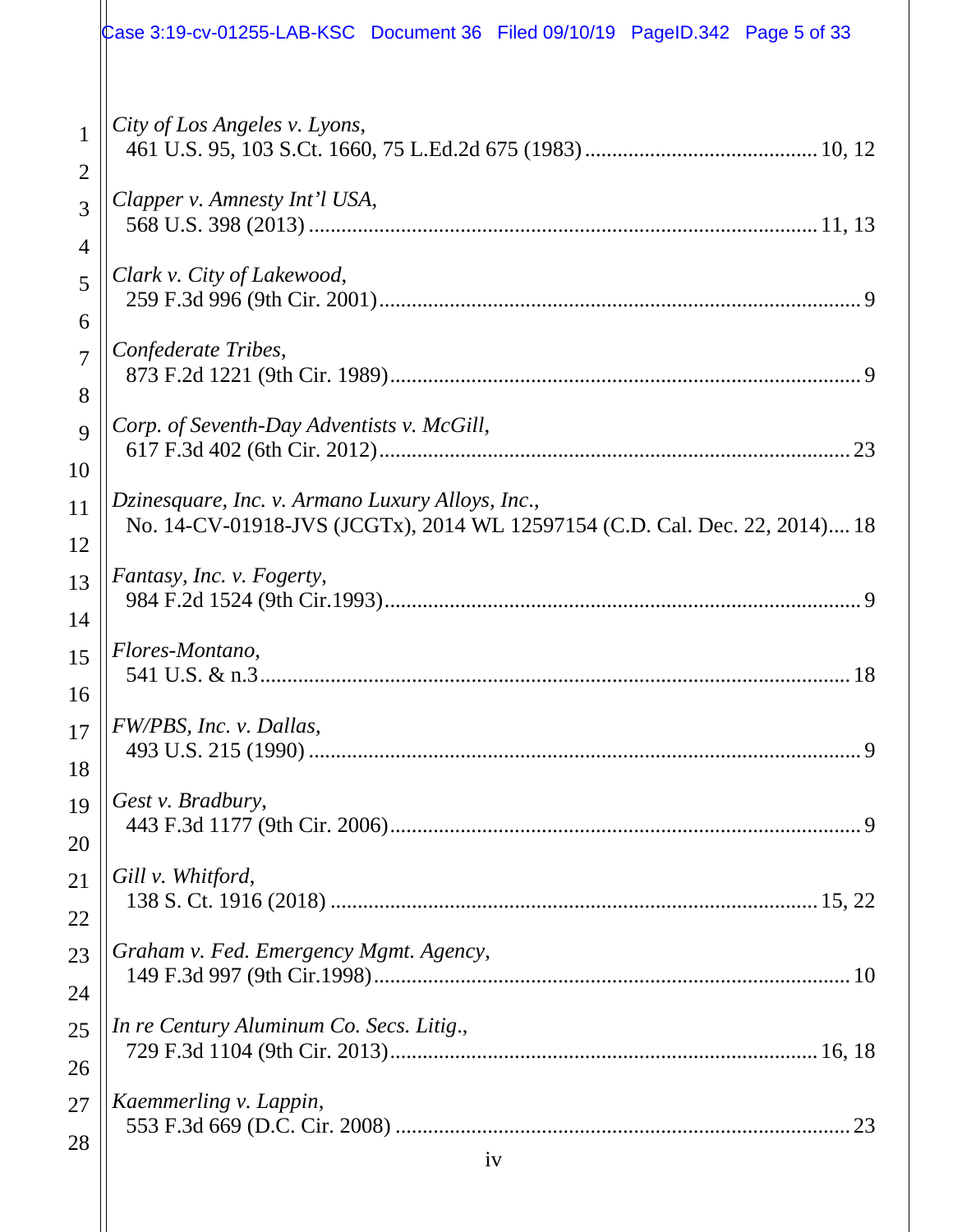|                | Case 3:19-cv-01255-LAB-KSC Document 36 Filed 09/10/19 PageID.343 Page 6 of 33 |
|----------------|-------------------------------------------------------------------------------|
| $\mathbf{1}$   | Landon v. Plasencia,                                                          |
| $\overline{2}$ |                                                                               |
| 3              | Lewis v Casey,                                                                |
| $\overline{4}$ |                                                                               |
| 5              | Lexmark Intern., Inc. v. Static Control Components, Inc.,                     |
| 6              |                                                                               |
| $\overline{7}$ | Lujan v. Defs. of Wildlife,                                                   |
| 8              |                                                                               |
| 9              | Marlyn Nutraceuticals, Inc. v. Mucos Pharm GmbH & Co.,                        |
| 10             |                                                                               |
| 11             | Meghrig v. KFCW, Inc.,                                                        |
| 12             |                                                                               |
| 13             | Metro-Goldwyn-Mayer Studios, Inc. v. Grokster, Ltd.,                          |
| 14             |                                                                               |
| 15             | Montana Envtl. Info. Ctr. v. Stone-Manning,                                   |
| 16             |                                                                               |
| 17             | N.L.R.B. v Express Publishing Co.,                                            |
| 18             |                                                                               |
| 19             | Navajo Nation v. U.S. Forest Serv.,                                           |
| 20             |                                                                               |
| 21             | $O'$ Shea v. Littleton,                                                       |
| 22             |                                                                               |
| 23             | Pouncil v. Tilton,                                                            |
| 24             |                                                                               |
| 25             | Ruff v. County of Kings,                                                      |
| 26             | No. CV-F-05-631 OWW/GSA, 2009 WL 5111766 (E.D. Cal. Dec. 18, 2009)  24        |
| 27<br>28       |                                                                               |
|                | V                                                                             |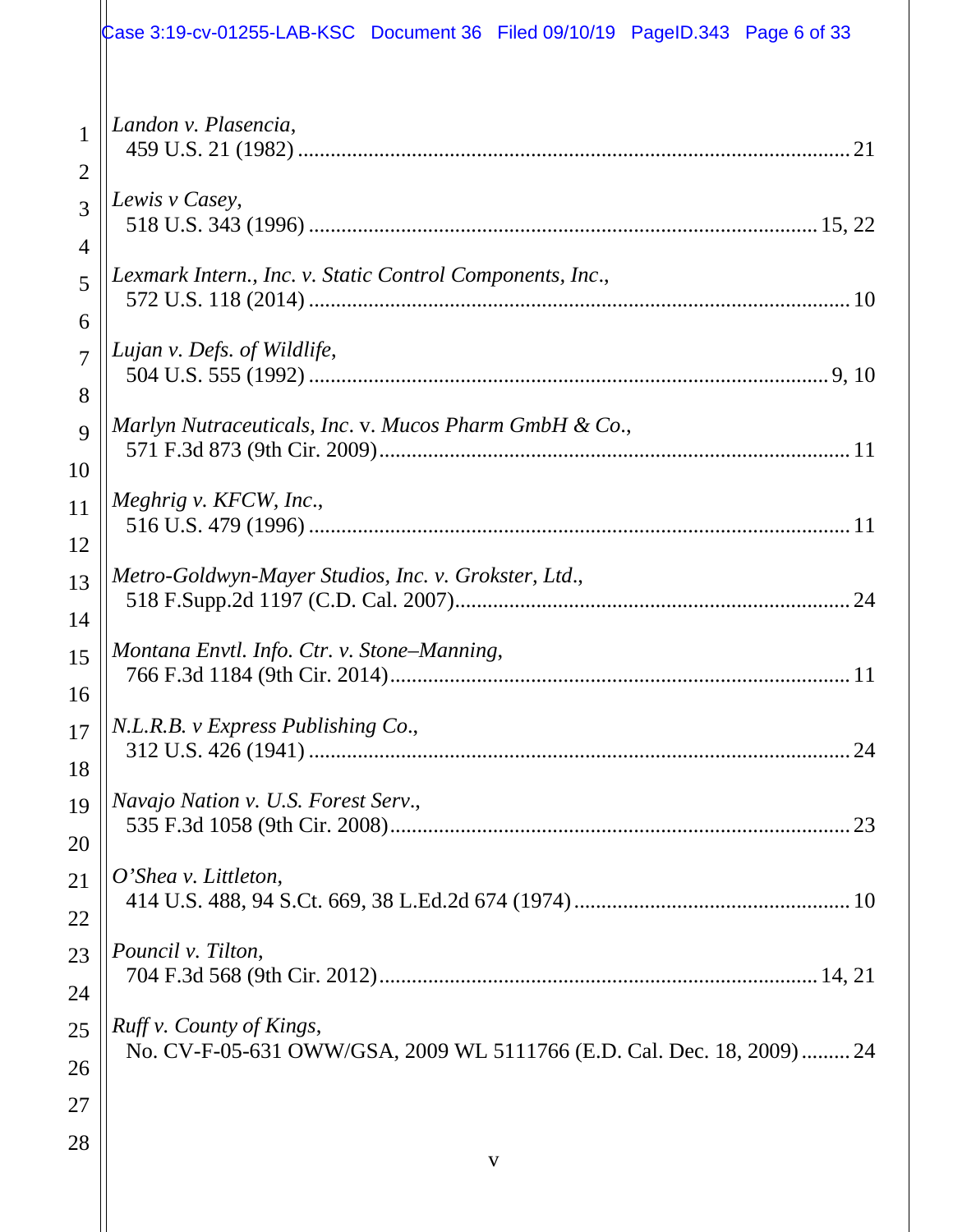|                | Case 3:19-cv-01255-LAB-KSC Document 36 Filed 09/10/19 PageID.344 Page 7 of 33                   |
|----------------|-------------------------------------------------------------------------------------------------|
| $\mathbf{1}$   | Safe Air for Everyone v. Meyer,                                                                 |
| $\overline{2}$ |                                                                                                 |
| 3              | Salazar v. Buono,                                                                               |
| $\overline{4}$ |                                                                                                 |
| 5              | Schmidt v. Lessard,                                                                             |
| 6              |                                                                                                 |
| $\overline{7}$ | Senne v. Kansas City Royals Baseball Corp.,                                                     |
| 8              |                                                                                                 |
| 9              | Sidney–Vinstein v. A.H. Robins Co.,                                                             |
| 10             |                                                                                                 |
| 11             | Sopcak v. Northern Mountain Helicopter Serv.,                                                   |
| 12             |                                                                                                 |
| 13             | Spokeo, Inc. v. Robins,                                                                         |
| 14             |                                                                                                 |
| 15             | Stanley v. University of Southern California,                                                   |
| 16             |                                                                                                 |
| 17             | Sud v. Coscto Wholesale Inc.,                                                                   |
| 18             |                                                                                                 |
| 19             | Tabbaa v. Chertoff,                                                                             |
| 20             |                                                                                                 |
| 21             | United States v. Ramsey,                                                                        |
| 22             |                                                                                                 |
| 23             | United States v. Ritchie,                                                                       |
| 24             |                                                                                                 |
| 25<br>26       | Valley Forge Christian College v. Americans United for Separation of Church and<br>State, Inc., |
| 27<br>28       |                                                                                                 |
|                | $\overline{v}$                                                                                  |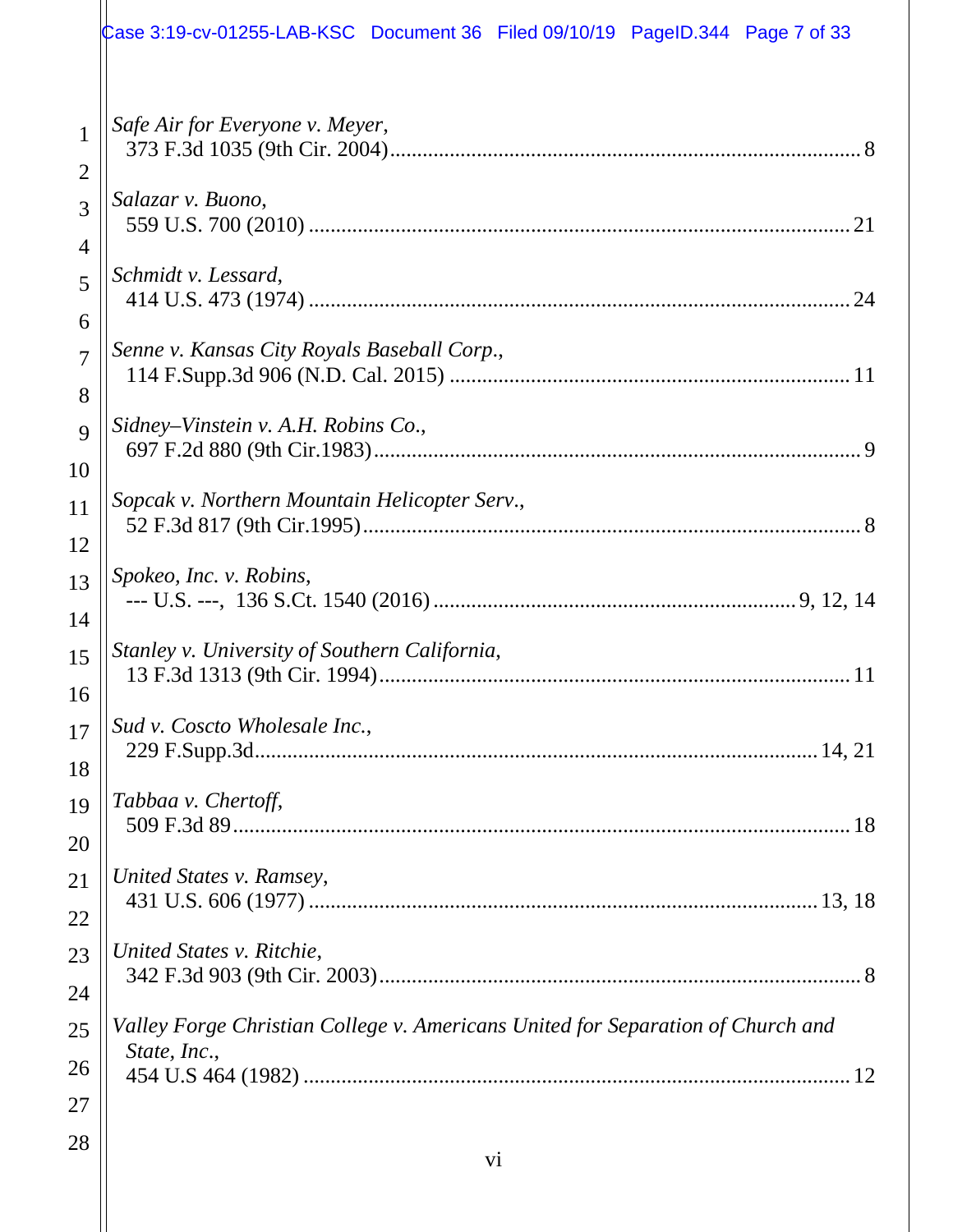## $\alpha$  ase 3:19-cv-01255-LAB-KSC Document 36 Filed 09/10/19 PageID.345 Page 8 of 33

| 1<br>$\overline{2}$ | Valley Forge Christian College v. Americans United for Separation of Church and<br>State, Inc., |
|---------------------|-------------------------------------------------------------------------------------------------|
|                     |                                                                                                 |
| 3<br>$\overline{4}$ | Van Buskirk v. Cable News Network, Inc.,                                                        |
| 5                   |                                                                                                 |
| 6                   | Warth v. Seldin,                                                                                |
| $\overline{7}$      |                                                                                                 |
| 8                   | <b>Statutes</b>                                                                                 |
| 9                   |                                                                                                 |
| 10                  |                                                                                                 |
| 11                  |                                                                                                 |
| 12                  | Rules                                                                                           |
| 13                  |                                                                                                 |
| 14                  |                                                                                                 |
| 15                  |                                                                                                 |
| 16                  |                                                                                                 |
| 17                  |                                                                                                 |
| 18                  |                                                                                                 |
| 19                  |                                                                                                 |
| 20                  |                                                                                                 |
| 21                  |                                                                                                 |
| 22                  |                                                                                                 |
| 23                  |                                                                                                 |
| 24                  |                                                                                                 |
| 25                  |                                                                                                 |
| 26                  |                                                                                                 |
| 27                  |                                                                                                 |
|                     |                                                                                                 |
| 28                  | vii                                                                                             |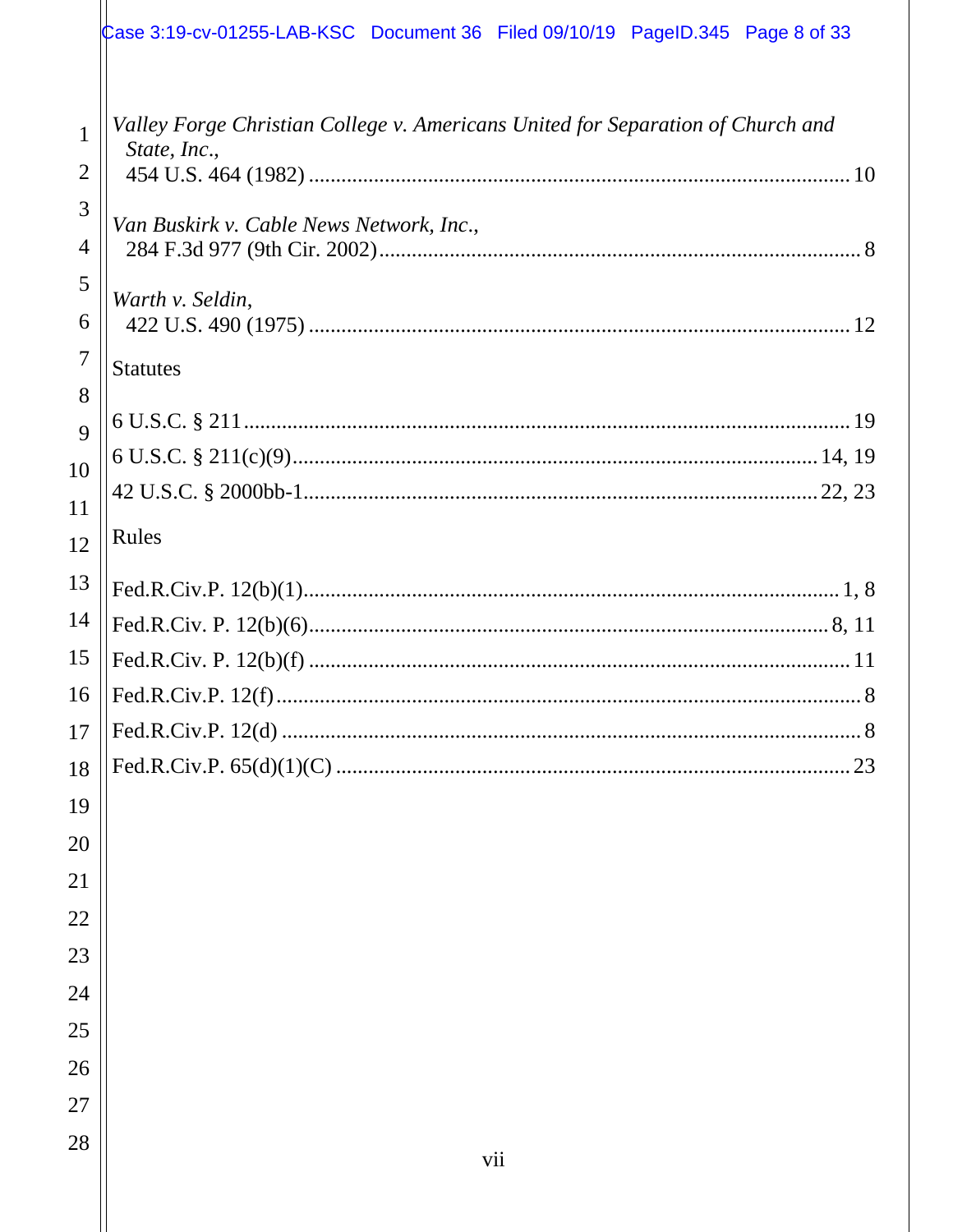#### **MOTION**

The Federal Defendants bring this Motion to Dismiss Complaint for Failure to State a Claim, Lack of Subject Matter Jurisdiction, and to Strike Prayer for Relief pursuant to Federal Rules of Civil Procedure 12(b)(1), 12(b)(6), and 12(f). This motion will be based on this motion, the memorandum of points and authorities, the Declaration of Saro Olivari, the Declaration of Ernest Cordero, Jr., and the ECF pleadings and records in this case. A hearing on the motion has been scheduled for November 13, 2019 at 10:00 a.m. before the Honorable Larry A. Burns in Courtroom 14A.

# **MEMORANDUM OF POINTS AND AUTHORITIES**

# **I.**

#### **INTRODUCTION**

Plaintiff Kaji Dousa is a Senior Pastor at the Park Avenue Christian Church located in New York City. She also is an immigration activist who, as part of her ministry, sometimes spends time in Tijuana assisting migrants. To expedite her entry into the United States when returning from international travel, Plaintiff participates in the Global Entry Program. It is one of the Trusted Traveler Programs administered by Customs and Border Protection ("CBP") that allows travelers, who meet certain requirements and have undergone a background check, expedited entry into the United States.

On January 2, 2019 – just one day after CBP was forced to use tear gas to deter a large group of migrants attempting to cross the Mexican border illegally - Plaintiff was sent to secondary screening at the San Ysidro Port of Entry ("SYPOE") as she returned from Tijuana to San Diego. Plaintiff was released in less than 45 minutes and her Global Entry card was returned to her. Approximately three months later, Plaintiff used the same Global Entry card to enter at the SYPOE. Plaintiff's Global Entry card remains valid, is not scheduled to expire until 2022, and allows her the benefits of expedited entry into the United States whenever she returns from a trip outside the country.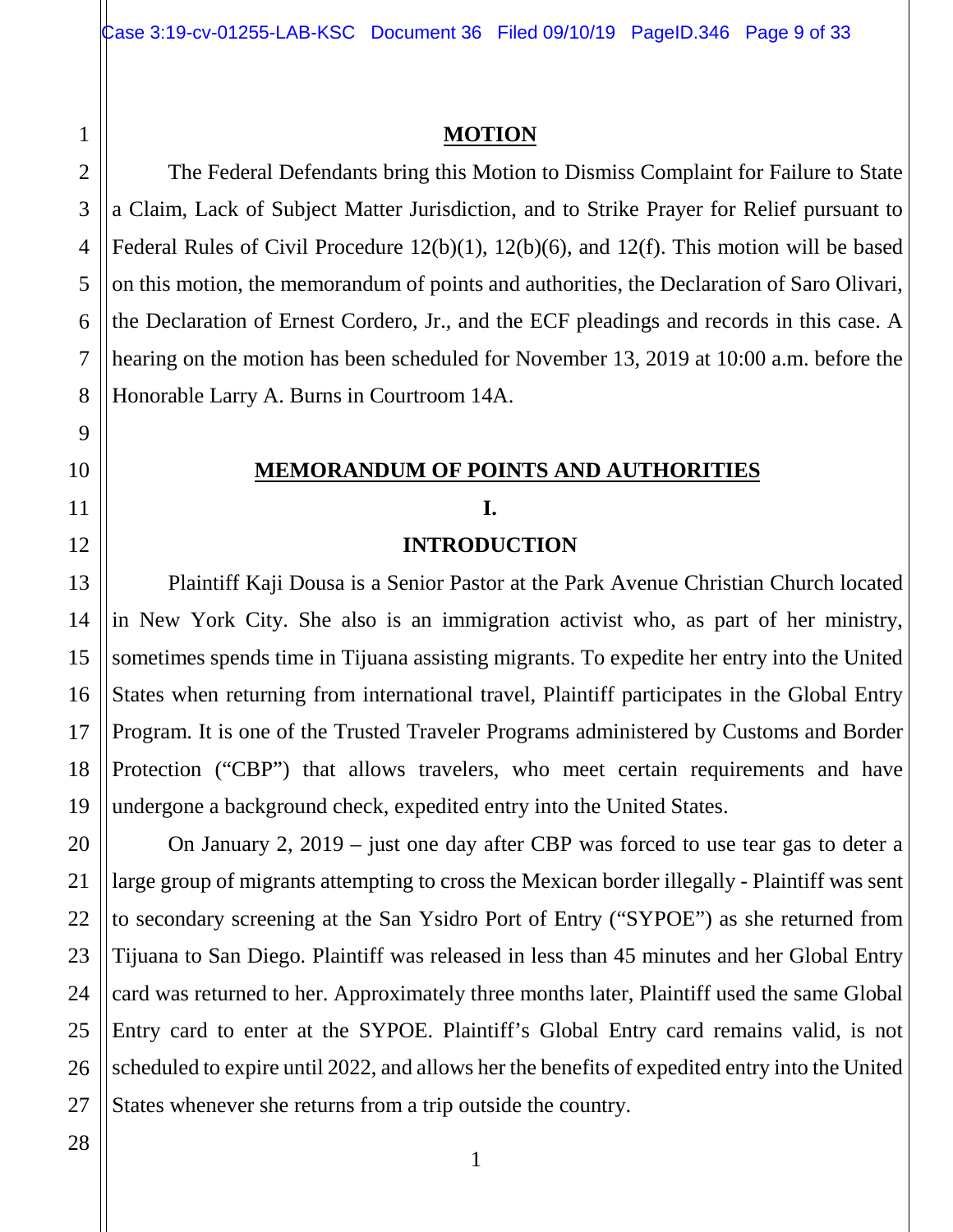Although Plaintiff was sent to secondary screening only once in the past 18 months, and continues to have expedited entry privileges, Plaintiff believes she is being monitored and targeted by CBP due to the exercise of her First Amendment rights and religion. But the Complaint reveals these beliefs are based on speculation, hearsay, and incidents involving other people. Nothing in the Complaint justifies a broad injunction prohibiting the Federal Defendants from "surveilling, detaining and targeting Plaintiff, or taking any adverse action based on her protected expression, association and religious exercise." Furthermore, such an injunction would be too broad, vague and uncertain to be enforceable.

Finally, the Complaint fails to state plausible claims for violation of First Amendment rights and the Religious Freedom Restoration Act (RFRA"). Plaintiff also does not have standing to seek injunctive relief. In particular, Plaintiff does not plead or show she has suffered a concrete and particularized legal harm with a sufficient likelihood that it will be repeated. Plaintiff also cannot seek relief for non-parties. For these reasons, the Complaint should be dismissed. The Prayer for Relief also should be stricken.

#### **II.**

#### **BACKGROUND FACTS AND ALLEGATIONS[1](#page-9-0)**

#### **A. Facts Related to Plaintiff's Border Crossing Activities**

Plaintiff Kaji Dousa is a U.S. citizen and the Senior Pastor at Park Avenue Christian Church in New York City. Complaint, ECF No. 1, ¶ 22. She also is the Co-Chair of the New Sanctuary Coalition ("New Sanctuary"). *Id*. New Sanctuary is a faith-based network of congregations, organizations, and individuals devoted to immigrant rights. *Id*. Part of Plaintiff's work at New Sanctuary involves prayer vigils near federal immigration buildings. *Id*, 131. She also participates in New Sanctuary's Accompaniment Program which provides her opportunities to accompany immigrants who have immigration court dates and ICE check-in appointments. *Id*., ¶ 32.

1

<span id="page-9-0"></span><sup>&</sup>lt;sup>1</sup> This motion cites many of the Complaint's allegations as "facts" and accepts them as true for purposes of this motion. To the extent some allegations will not be accepted as true, they will be rebutted by extrinsic evi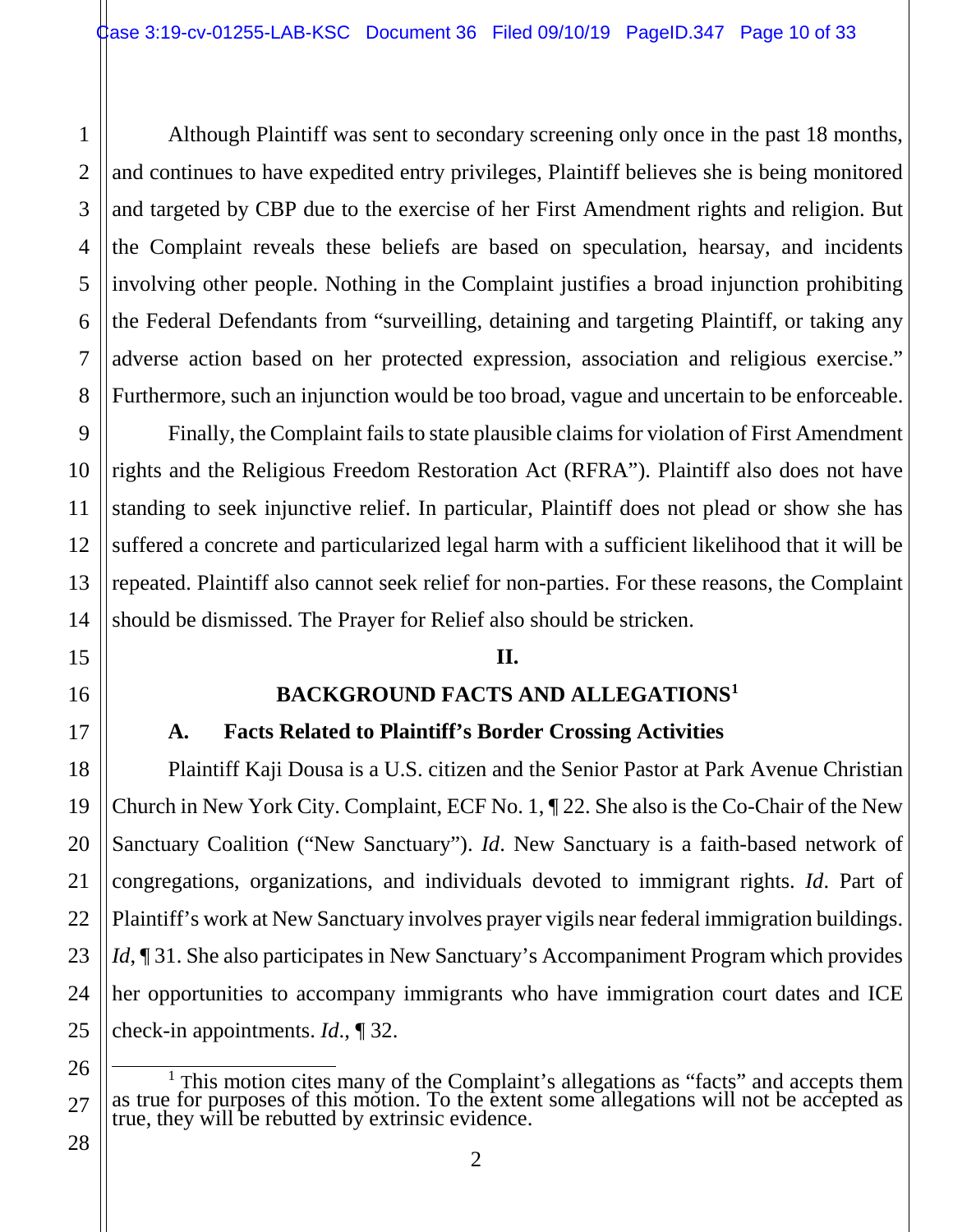In 2018, through New Sanctuary, Plaintiff helped organize a "Sanctuary Caravan." *Id.*, **[470** 34. The goal of the caravan was to provide pastoral services, including prayer and church-blessed marriage ceremonies, to migrants seeking asylum in the United States. *Id*. The Sanctuary Caravan lasted 40 days and 40 nights with dozens of volunteers ministering to hundreds of asylum seekers in Mexico. *Id*.

On November 26, 2018, Plaintiff made her first trip to San Diego in connection with the Sanctuary Caravan. *Id*., ¶ 44. The purpose of her trip was to learn what on-the-ground organizing was in place to receive a large group of migrants traveling to the United States through Central and South America. *Id*. On November 27, 2018, the Sanctuary Caravan officially began its advance work and the group crossed the border to Tijuana to meet with a Sanctuary Caravan partner – El Otro Lado. *Id*., ¶ 45. The latter provides legal services to migrants on both sides of the border. *Id*. At a press conference via Facebook on the same day, Al Otro Lado announced that members of the clergy would be available to minister to migrants and officiate weddings. *Id*. Over the next couple of days, Plaintiff along with other clergy, officiated 17 weddings. *Id*. During that time, Plaintiff twice returned to San Diego through the SYPOE without incident before traveling to New York City on November 29, 2018. *Id*.

On December 30, 2018, Plaintiff returned to San Diego to meet with Sanctuary Caravan leaders. *Id*., ¶ 46. On January 1, 2019, while Plaintiff was in meetings in San Diego, confrontations erupted at the border between CBP and migrants. The incident, which involved the use of tear gas, received widespread coverage in the media. *Id*. Neither Plaintiff nor any clergy in the Sanctuary Caravan were present or participated in the confrontations. *Id*.

On January 2, 2019, the day after the confrontations, Plaintiff returned to Tijuana. *Id.*,  $\P$  47. She posted a video to her Facebook page stating that she would be meeting with Sanctuary Caravan partners and hoped to learn about the prior day's confrontations. *Id*. By "tagging" the SYPOE on her Facebook post, she allowed people visiting her site to see

3

1

2

3

4

5

6

7

8

9

10

11

12

13

14

15

16

17

18

19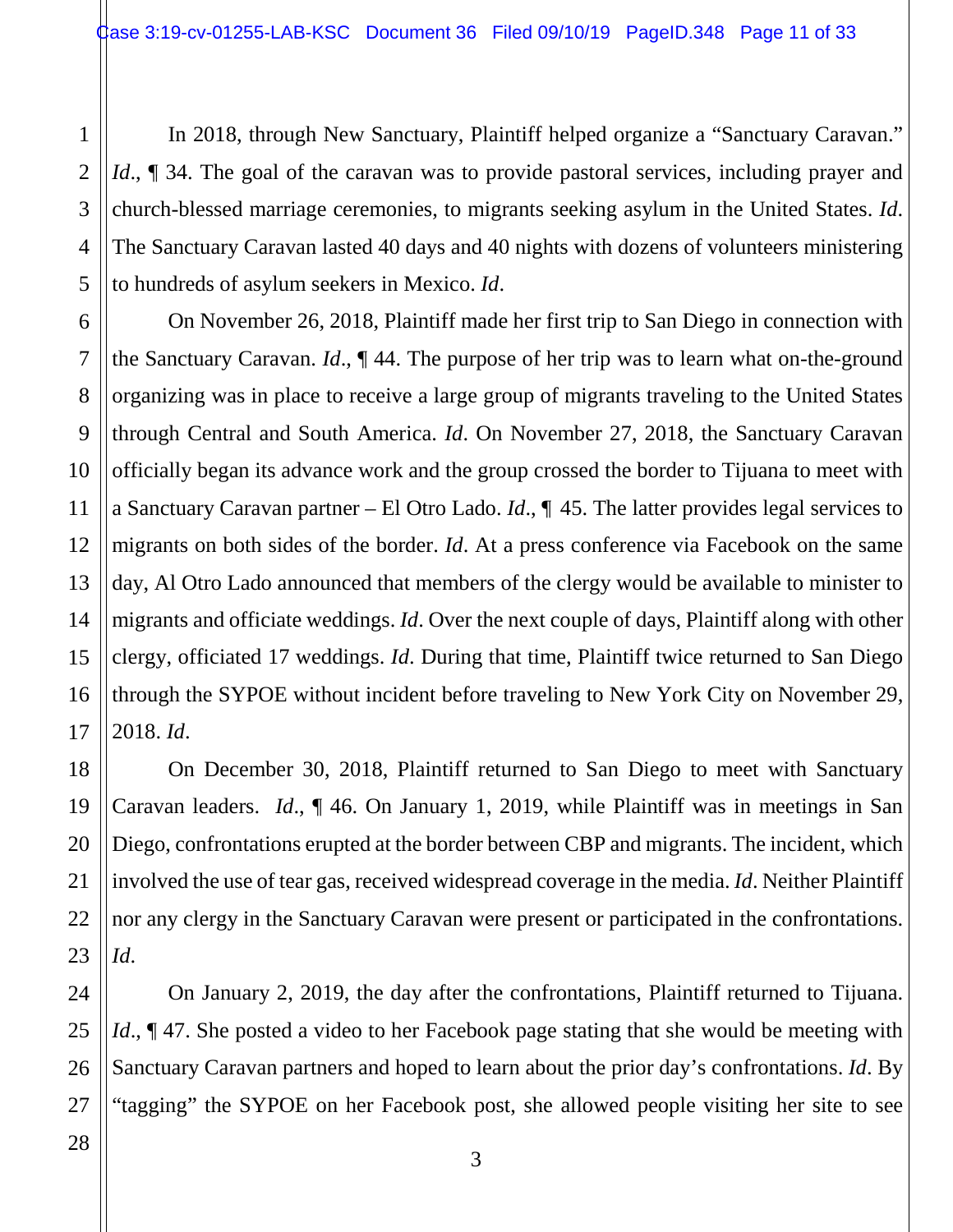where she was located. *Id*.

1

2

3

4

5

7

8

9

10

11

12

13

14

15

16

17

18

19

20

21

22

23

24

25

26

Around 4:30 p.m., Plaintiff began her return trip to San Diego. *Id*. Upon reaching the SYPOE, she presented her TSA-issued Global Entry card. *Id*., ¶ 48. She then was sent to the secondary inspection area. *Id*. Although she had crossed the border several times before with her Global Entry card, this was the first time she was sent for secondary screening. *Id*.

6 Plaintiff alleges she remained in the waiting area for several hours. *Id*., ¶ 50. But CBP records indicate only about 43 minutes passed between the time she was sent to secondary and her release by CBP. Declaration of Saro Oliveri ("Oliveri Decl."), ¶ 6. Although Plaintiff asked CBP officers for the reasons she was being held for further screening and the amount of time it would take, they did not tell her. Complaint, ¶ 50. While waiting, Plaintiff put on her clerical collar to identify herself as a member of the clergy. *Id*. CBP officers told her that she would not be allowed to go until questioned by unspecified officials. *Id*. She was allowed to use a desk phone to call her husband but he did not answer. *Id*.

Finally, an officer in a uniform different than those worn by CBP officers brought her to a cubicle to question her. *Id*., ¶ 51. The officer asked her for personal identification information, how many times she had crossed the border, and the reasons she was in Tijuana. *Id*. He also asked about her work with the "migrant caravan." *Id*. In addition, the officer inquired about Plaintiff's work with New Sanctuary and whether she encouraged asylum seekers to lie in their asylum applications. *Id*. ¶ 52. Plaintiff denied helping them lie and indicated that she sometimes would assist them in explaining what caused them to flee their homes. *Id*. The officer asked if she was involved in illegal activities which Plaintiff denied. *Id*., 53. He did not ask about the January 1, 2019 confrontations between the migrants and CBP officials at the border or human smuggling. *Id*.

Upon completion of the interview, Plaintiff shared her business card with the officers. *Id*., ¶ 54. They did not share contact information with her but did provide their names. *Id*. They also returned her Global Entry card allowed her back into the United States. *Id*.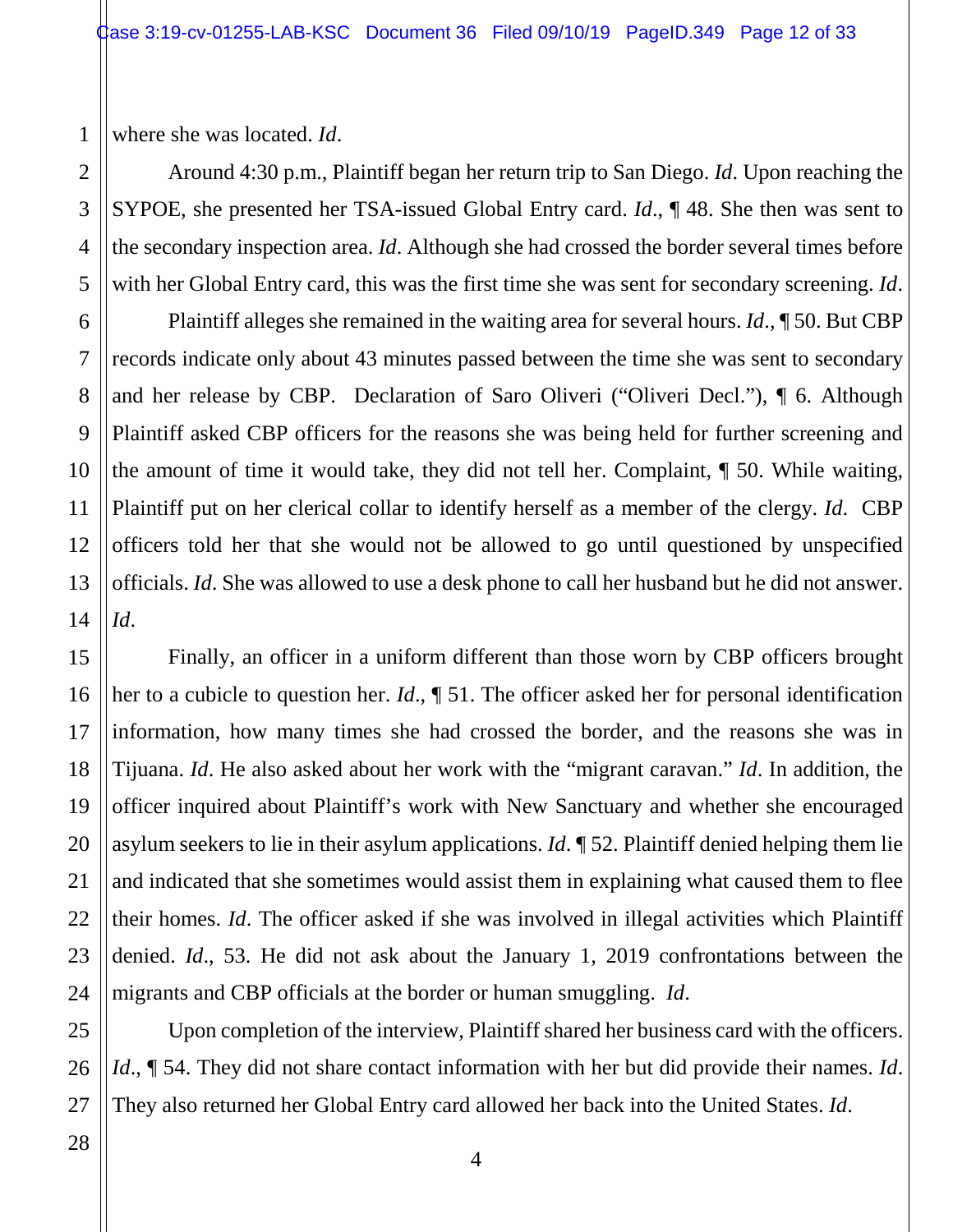15

16

17

18

19

20

21

22

23

24

25

26

<span id="page-12-0"></span>27

28

On March 6, 2019, NBC 7 San Diego published what appeared to be internal Department of Homeland Security ("DHS") documents purportedly from a whistleblower. Complaint, ¶ 56. Plaintiff contends that the documents are part of CBP's "Operation Secure Line" and contain data on fifty-nine individuals collected by DHS, the Federal Bureau of Investigation ("FBI") and CBP's International Liaison Unit. *Id*., ¶¶ 56-57. The information includes photographs (usually from passports or social media) and personal information such as date of birth, whether an alert has been placed on a passport, suspected connections to immigrants, and any history of arrest, interviews or adverse immigration actions. *Id*., ¶ 59. Plaintiff also contends that dossiers have been created with personal information and that some of the individuals involved have been flagged for enhanced secondary screenings. *Id*., ¶ 61.

Plaintiff also learned of CBP officials allegedly telling NBC 7 San Diego that "the names in the database are all people who were present during the violence that broke out at the border in November." Complaint, ¶ 72. Plaintiff was not present in the area on that day. *Id.*,  $\parallel$  72. While viewing the documents online at an unspecified website, Plaintiff also noticed her picture with an "x" drawn through it and the words "SENTRI Revoked." *Id*., ¶ 62.

Plaintiff contends she received her SENTRI (Secure Electronic Network for Travelers Rapid Inspection) membership in June 2016; and she used her SENTRI status to enter the United States without incident several times before January 2019. *Id*., ¶¶ 64-65. Because of what she saw on the Internet regarding her SENTRI status, she "believes" it has been revoked. Declaration of Plaintiff Kaji Dousa ("Dousa Decl."), ECF No. 25-1, ¶ 32 ("As far as I know, my SENTRI status is still revoked.").

In truth, Plaintiff does not know if her SENTRI status has been revoked because she either never had a SENTRI card or, alternatively, has not used it in years due to the greater entry privileges she enjoys with her Global Entry card.<sup>[2](#page-12-0)</sup> Plaintiff's Global Entry card was

<sup>2</sup> SENTRI is one of CBP's Trusted Traveler Programs. Oliveri Decl., ¶ 3. Another is the Global Entry Program. *Id*. Global Entry and SENTRI are both Trusted Traveler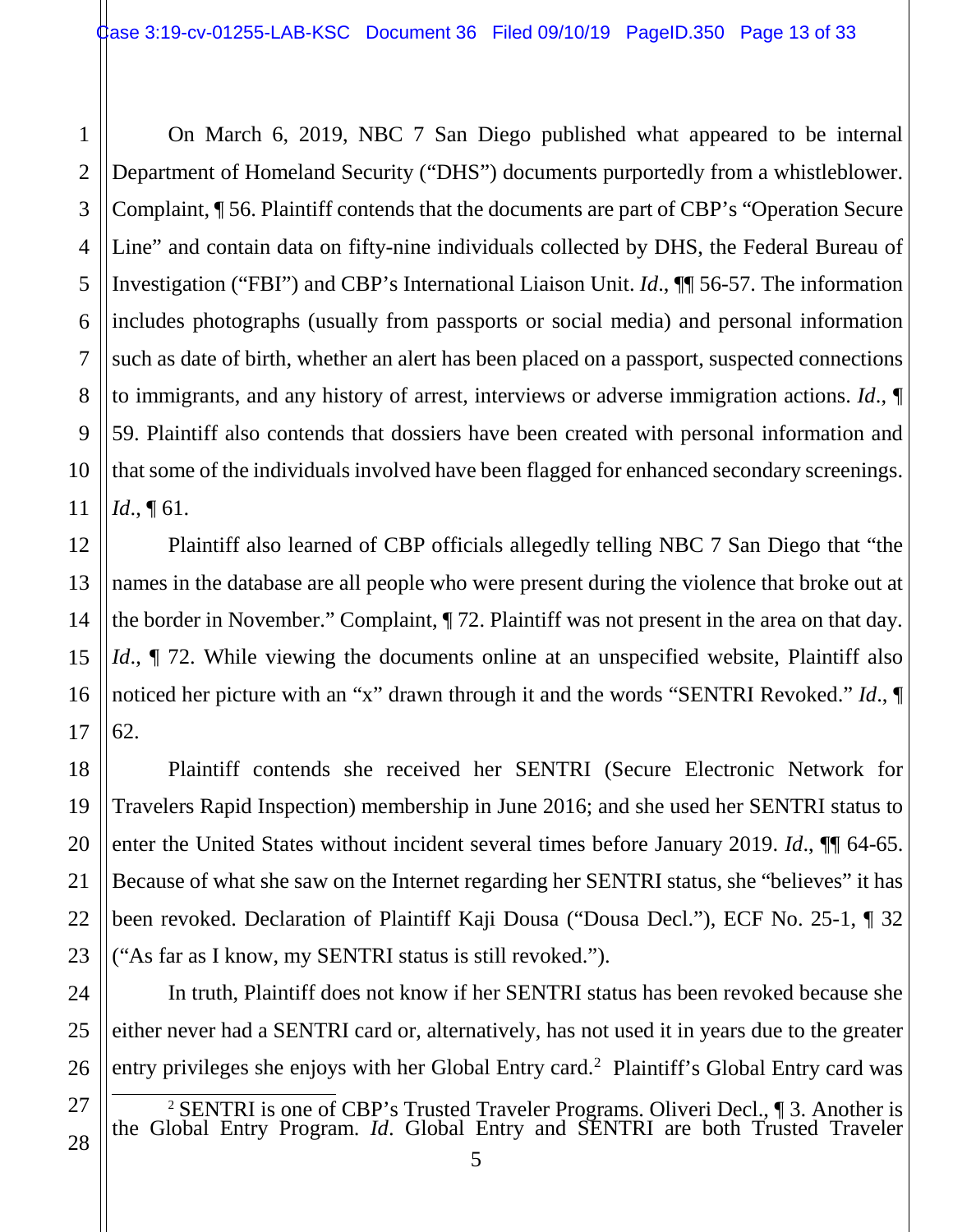issued on December 14, 2016 and has never been revoked or suspended. Oliveri Decl., ¶ 4. It currently is valid and expires on August 22, 2022. *Id*.

By her own admission, Plaintiff used her Global Entry card to enter at the SYPOE on January 2, 2019 – the day she was sent for secondary inspection. Dousa Decl. ¶ 19; *see also* Complaint, ¶¶ 47-48. It was given back to her when she left. Dousa Decl., ¶ 27. Plaintiff also acknowledges that she crossed the border on several prior occasions - each time using her Global Entry card. *Id*., ¶ 19.

CBP records indicate Plaintiff entered the United States at the SYPOE four times during the eighteen-month period from February 2018 through August 2019. *Id*., ¶ 5. Three times, she used her Global Entry card. Specifically, she used it when crossing as a pedestrian on (1) November 27, 2018; (2) January 2, 2019; and (3) April 4, 2019. She also crossed on November 28, 2018, but this time she used her U.S. Passport which likely was linked to her Global entry number. *See Id*., ¶ 3.

On April 4, 2019, after spending time in Tijuana, Plaintiff again entered the United States at the SYPOE with her Global Entry card. Oliveri Decl., ¶ 3. This time, she was not sent to secondary inspection. *Id*. This was three months after January 2, 2019, the day she entered at the SYPOE and was sent to secondary. *Id*. [3](#page-13-0) As of August 15, 2019, Plaintiff had

<span id="page-13-0"></span><sup>3</sup> Prior to Plaintiff's filing of her motion for preliminary injunction, counsel for the parties conferred about a proposed informal exchange of relevant documents and information, including documents related to the alleg information, counsel for the Federal Defendants inquired and was told by a contact at CBP that Plaintiff had a SENTRI card. The individual did not have access to information about any possible revocations or suspensions. In an effort to verify this fact, and obtain additional information, counsel contacted a higher level official, CBP Officer Oliveri, who has been the CBP Branch Chief at the Port of Otay Mesa for the last ten years. Oliveri Decl., ¶ 1. As the Branch Chief, he is responsible for the Trusted Traveler Enrollment Center. *Id*. He clarified that Plaintiff has a Global Entry card. *Id*., ¶ 2.

In light of this information, counsel for the Federal Defendants requested Plaintiff's attorneys to informally produce a copy of Plaintiff's alleged SENTRI card or at least some evidence of it. Plaintiff's attorneys did not do so even though the alleged revocation of

1

2

3

4

5

 Programs that provide some overlapping benefits, but they also have differences. *Id*. For example, both Global Entry and SENTRI allow for expedited entry at land ports when<br>crossing from Mexico and Canada. *Id*. However, Global Entry also can be linked to a<br>passport for use when arriving by air. *Id*. With resp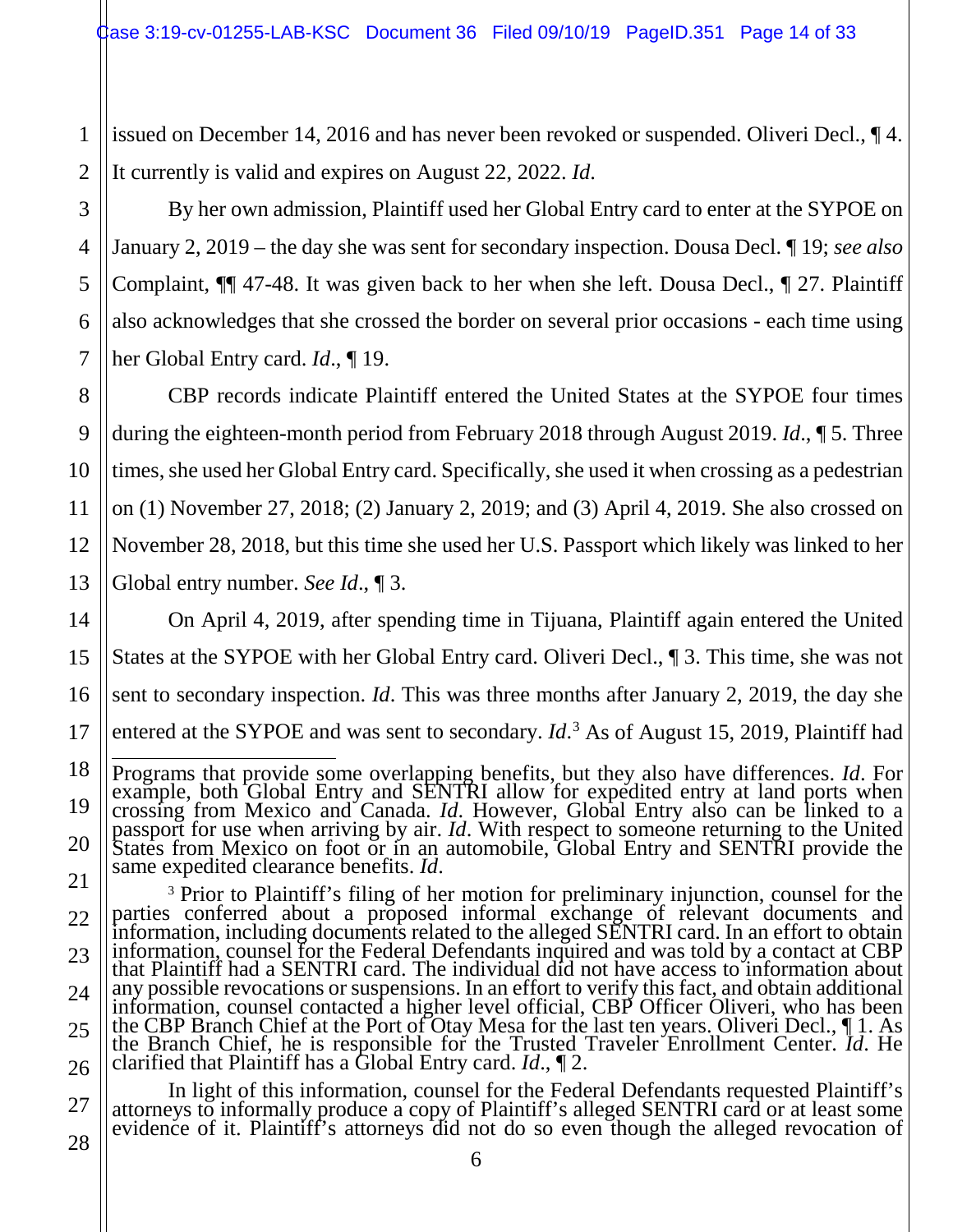not again sought entry through the Port. *Id*., ¶ 5. On August 6, 2019, Plaintiff left New York City on a flight to the Bahamas without incident. *Id*., ¶ 6.

Plaintiff asserts she no longer has access to the expedited screening she enjoyed as a SENTRI holder, which makes it more difficult to cross the border. Complaint, ¶ 82. This is not true. As discussed above, she has the same expedited entry privileges using her Global Entry card. Oliveri Decl., ¶ 3. Because of CBP's alleged "surveillance" and "retaliation" against her, Plaintiff contends that she no longer can be assured her interactions with migrants will be "private." *Id*., ¶¶ 75-87. She fears some migrants will damage their chances for asylum due to their association with her. *Id*., ¶ 84. Since learning of the alleged surveillance, she has curtailed her ministry at the Southern Border and abstained from performing marriages of migrants. *Id*., ¶¶ 81, 87.

1

2

3

4

5

6

7

8

9

10

11

12

13

14

15

16

17

18

19

20

21

22

23

24

25

#### **B. Facts Primarily Related to Actions Involving Third Parties**

Plaintiff alleges that CBP has targeted others who offer aid, counsel or ministry to migrants in addition to journalists. *Id*., ¶ 88. In particular, she cites CBP's efforts to remove Jean Montrevil and Ravi Ragbir, two individuals associated with New Sanctuary. *Id*., ¶¶ 93-94.[4](#page-14-0) Mr. Montrevil was removed based on a drug charge. *Id*., ¶ 93. Mr. Ragbir was ordered removed but is contesting his removal in the courts. *Id*., ¶¶ 96-99. Plaintiff fears she also will suffer alleged retaliation for her work with migrants. *Id*., ¶ 100.

Plaintiff, based on various media reports, also believes others who have assisted migrants have been targeted for increased screening and interrogation at the SYPOE. *Id*., ¶¶ 102-105. On information and belief, she identifies 5 individuals who allegedly have been targeted as part of Operation Secure Line and subjected to CBP's enhanced screening when traveling internationally. *Id*., ¶¶ 106-119.

- Plaintiff's SENTRI card is a key fact underlying her request for injunctive relief. *See* Joint Motion for Determination of Discovery Dispute, ECF No. 33, pp. 18-19.
- <span id="page-14-0"></span>26 27 <sup>4</sup> The Complaint does not specifiy whether the entity attempting to remove the individuals was Immigration and Customs Enforcement ("ICE") or CBP. For ease of reference, CBP will be used unless the Complaint indicates otherwise.
- 28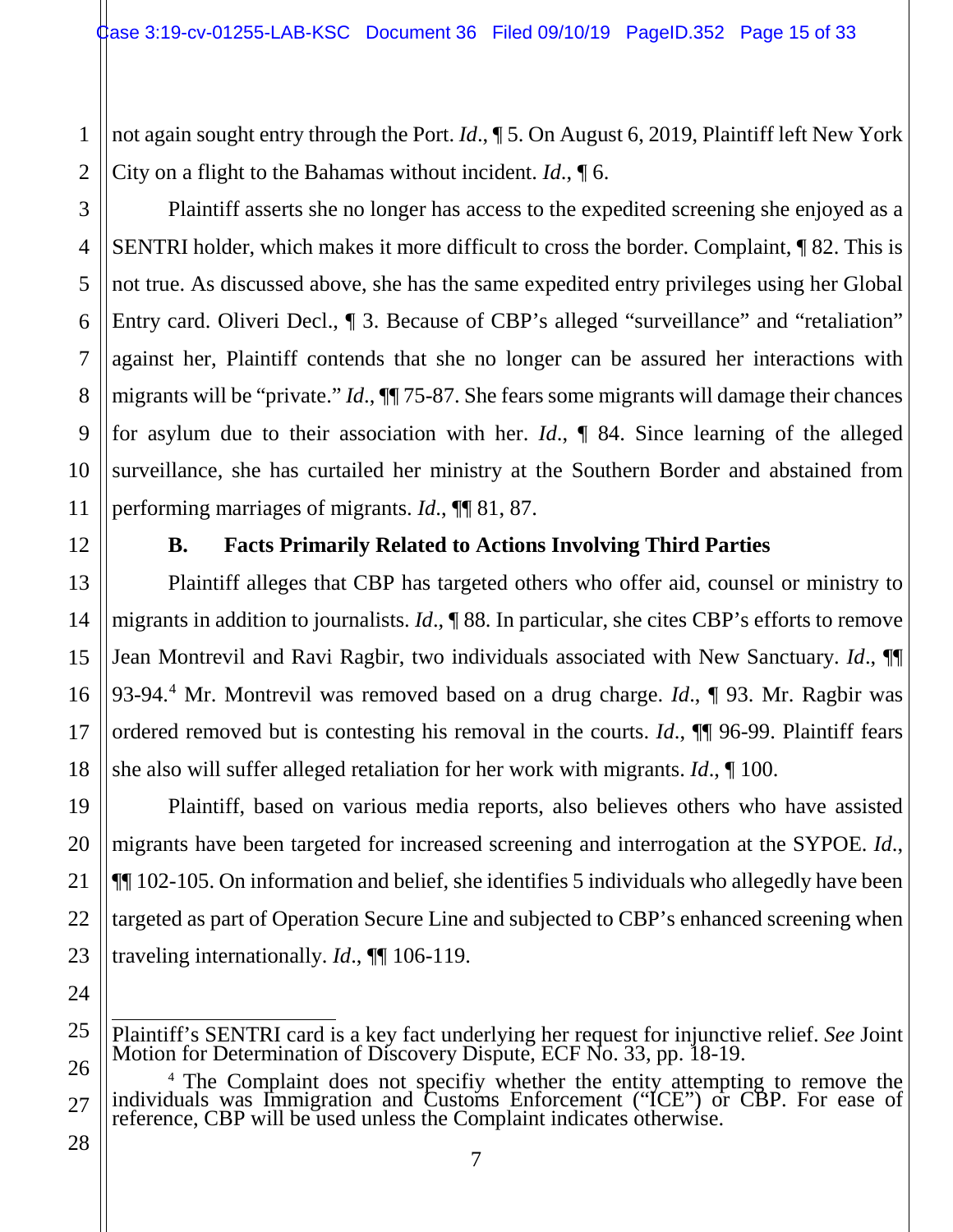# **LEGAL STANDARDS APPLICABLE TO MOTIONS TO DISMISS AND STRIKE A. Legal Standard on Fed. R. Civ. P. 12(b)(1) Motion**

On a motion to dismiss for lack of subject matter jurisdiction pursuant to Federal Rule of Civil Procedure 12(b)(1), plaintiff bears the burden of proof that jurisdiction exists. *See, e.g., Sopcak v. Northern Mountain Helicopter Serv*., 52 F.3d 817, 818 (9th Cir.1995). A motion to dismiss challenging subject matter jurisdiction under Fed. R. Civ. P. 12(b)(1) may be "facial" or "factual." *See Safe Air for Everyone v. Meyer*, 373 F.3d 1035, 1039 (9th Cir. 2004). A facial attack contends the allegations of a complaint are "insufficient on their face to invoke federal jurisdiction." *Id*. A factual attack is one which challenges the truth of the allegations that would invoke federal jurisdiction. *Id*. When there is a factual attack on federal jurisdiction, a court "may review evidence beyond the complaint without converting the motion to dismiss into a motion for summary judgment. *Id*. at 1039 (internal quotation marks and citation omitted).

#### **B. Legal Standard on Fed. R. Civ. P. 12(b)(6) Motion**

In deciding a motion under Federal Rule of Civil Procedure 12(b)(6), the court generally looks only to the face of the complaint and documents attached thereto. *Van Buskirk v. Cable News Network, Inc*., 284 F.3d 977, 980 (9th Cir. 2002). A court may convert a Rule 12(b)(6) motion into a Rule 56 motion for summary judgment if it "considers evidence outside the pleadings." *United States v. Ritchie*, 342 F.3d 903, 907-08 (9th Cir. 2003); *see also* Fed.R.Civ.Proc. 12(d). A court may consider documents attached to the complaint, documents incorporated by reference in the complaint, or matters of judicial notice without converting the motion to dismiss into a motion for summary judgment." *Ritchie*, 342 F.3d at 907-08.

### **C. Legal Standard on Fed.R.Civ.P. 12(f) Motion**

Under Federal Rule of Civil Procedure 12(f), a court "may strike from a pleading an insufficient defense or any redundant, immaterial, impertinent, or scandalous matter."

1

2

3

4

5

6

7

8

9

10

11

12

13

14

15

16

17

18

19

20

21

22

23

24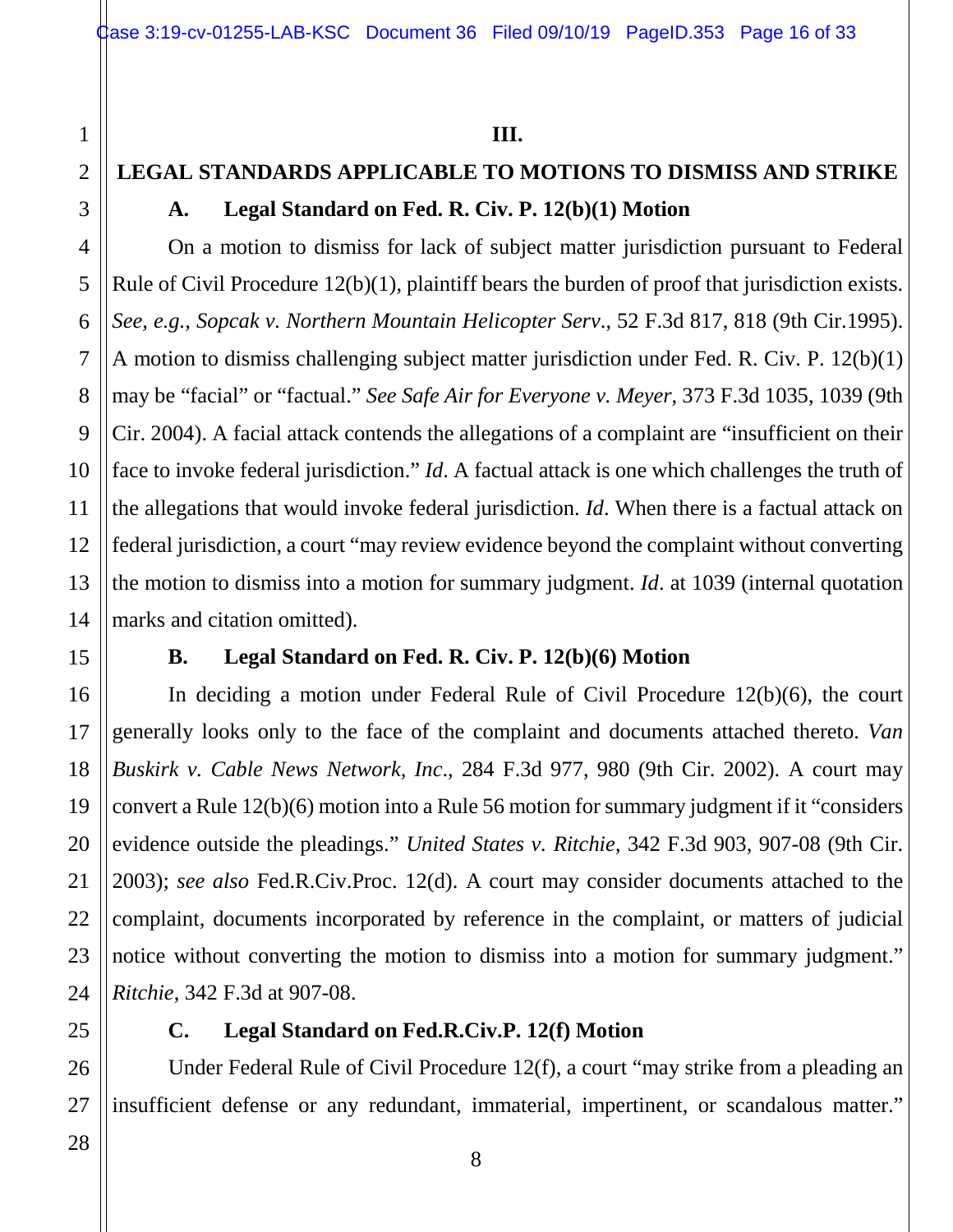1 2 3 4 5 6 7 8 "[T]he function of a 12(f) motion to strike is to avoid the expenditure of time and money that must arise from litigating spurious issues by dispensing with those issues prior to trial." *Sidney–Vinstein v. A.H. Robins Co*., 697 F.2d 880, 885 (9th Cir.1983). Immaterial matter is that which has no essential or important relationship to the claim for relief or the defenses being pled. *Fantasy, Inc. v. Fogerty*, 984 F.2d 1524, 1527 (9th Cir.1993), *rev'd on other grounds* 510 U.S. 517 (1994) (internal citations and quotations omitted). Impertinent matter consists of statements that do not pertain, and are not necessary, to the issues in question. *Id*.

#### **IV.**

#### **PLAINTIFF LACKS STANDING TO SEEK INJUNCTIVE AND OTHER EQUITABLE RELIEF**

Judicial power is limited to "Cases" and "Controversies." U.S. Const. art. III, § 2; *Spokeo, Inc. v. Robins*, --- U.S. ---, 136 S.Ct. 1540, 1547 (2016). "Standing to sue is a doctrine rooted in the traditional understanding of a case or controversy." *Id*. Courts are required *sua sponte* to examine jurisdictional issues such as standing. *Bernhardt v. Count of Los Angeles*, 279 F.3d 862, 868 (9th Cir. 2002). "A federal court is presumed to lack jurisdiction in a particular case unless the contrary affirmatively appears." *Stock West, Inc. v. Confederate Tribes*, 873 F.2d 1221, 1225 (9th Cir. 1989). As the party invoking subject matter jurisdiction, Plaintiff bears the burden of proving standing. *FW/PBS, Inc. v. Dallas*, 493 U.S. 215, 231 (1990). Standing is determined by the facts that exist at the time the complaint is filed. *Clark v. City of Lakewood*, 259 F.3d 996, 1006 (9th Cir. 2001).

To establish Article III standing, a plaintiff must show (1) an "injury in fact" that is "concrete and particularized" and "actual or imminent, not conjectural or hypothetical," (2) the harm must be "fairly trace[able]" to the defendant's conduct, and (3) the Court must be able to redress the claimed injury. *Lujan v. Defs. of Wildlife*, 504 U.S. 555, 560–61 (1992) (quotation marks and citations omitted). Article III standing for declaratory or injunctive relief further requires the plaintiff to show he or she is "realistically threatened by a repetition of the violation." *Gest v. Bradbury*, 443 F.3d 1177, 1181 (9th Cir. 2006) (quoting

9

10

11

12

13

14

15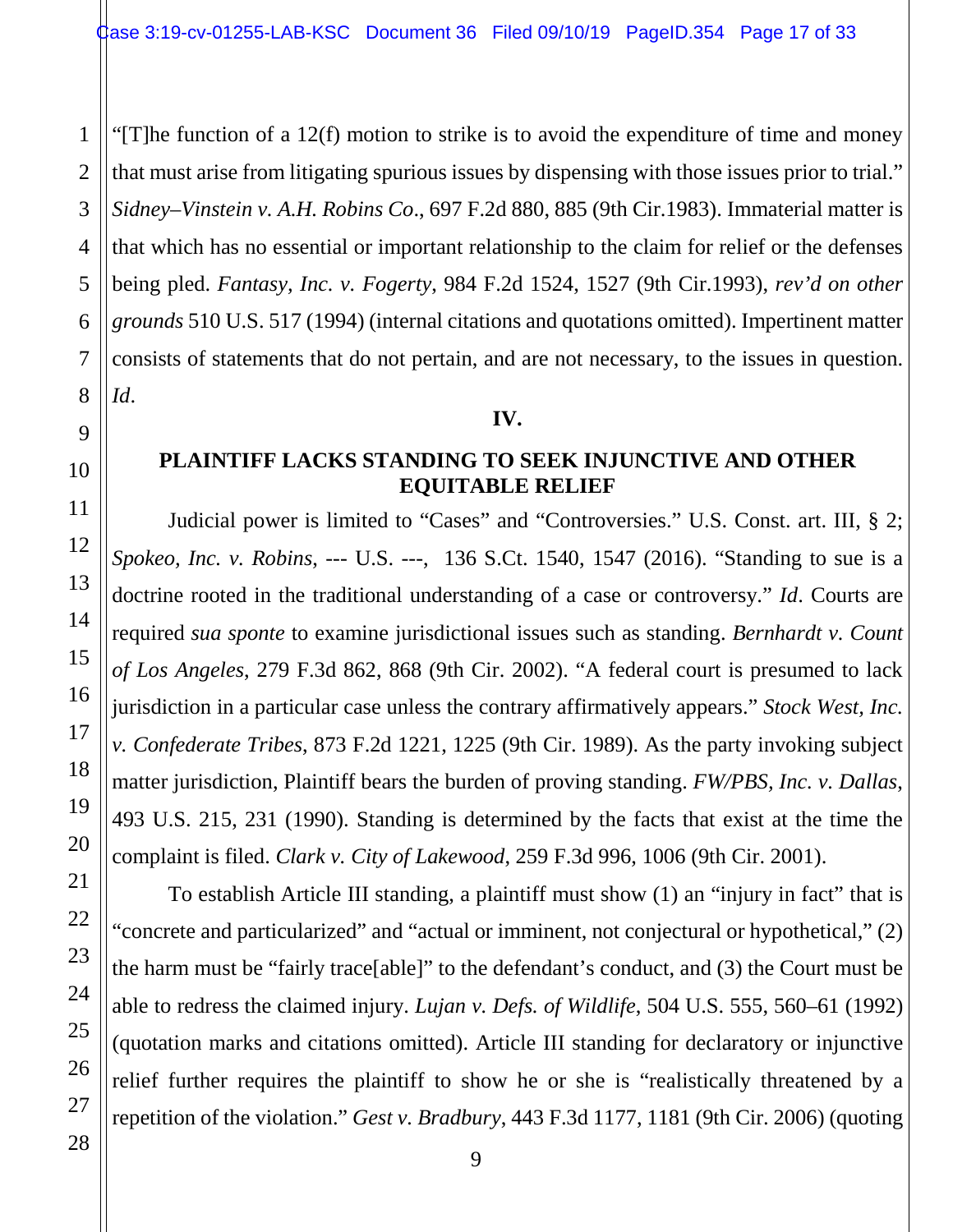1 2 3 *Armstrong v. Davis*, 275 F.3d 849, 860–61 (9th Cir. 2001)). There must be a "real and immediate threat of repeated injury." *Balasanyan v. Nordstrom, Inc*., 294 F.R.D. 550, 562 (S.D. Cal. 2013).

At a minimum, Article III's constitutional demands require that a plaintiff show he or she has "personally . . . suffered some actual or threatened injury as a result of the putatively illegal conduct of the defendant," that can be "fairly" traced to the defendant's challenged conduct, and which "is likely to be redressed by a favorable decision." *Valley Forge Christian College v. Americans United for Separation of Church and State, Inc*., 454 U.S. 464, 472 (1982). Judicially created prudential limitations also include: a general prohibition on raising another person's legal rights, a preference for the resolution of generalized grievances in the representative branches, and the requirement that a plaintiff's complaint fall within the zone of interests protected by pertinent law. *Lexmark Intern., Inc. v. Static Control Components, Inc*., 572 U.S. 118, 126 (2014).

As explained by the Ninth Circuit, a plaintiff seeking injunctive relief must meet the following requirements for standing:

The standing formulation for a plaintiff seeking prospective injunctive relief is simply one implementation of *Lujan*'*s* requirements. The plaintiff must demonstrate that he has suffered or is threatened with a "concrete and particularized" legal harm, *Lujan*, 504 U.S. at 560, 112 S.Ct. 2130, coupled with "a sufficient likelihood that he will again be wronged in a similar way." *City of Los Angeles v. Lyons*, 461 U.S. 95, 111, 103 S.Ct. 1660, 75 L.Ed.2d 675 (1983). As to the second inquiry, he must establish a "real and immediate threat of repeated injury." *O'Shea v. Littleton*, 414 U.S. 488, 496, 94 S.Ct. 669, 38 L.Ed.2d 674 (1974). "[P]ast wrongs do not in themselves amount to [a] real and immediate threat of injury necessary to make out a case or controversy." *Lyons*, 461 U.S. at 103, 103 S.Ct. 1660. However, "past wrongs are evidence bearing on whether there is a real and immediate threat of repeated injury." *O'Shea*, 414 U.S. at 496, 94 S.Ct. 669. In addition, the claimed threat of injury must be likely to be redressed by the prospective injunctive relief. *Graham v. Fed. Emergency Mgmt. Agency*, 149 F.3d 997, 1003 (9th Cir.1998) (recognizing that "[p]laintiffs need not demonstrate that there is a 'guarantee' that their injuries will be redressed by a favorable

4

5

6

7

8

9

10

11

12

13

14

15

16

17

18

19

20

21

22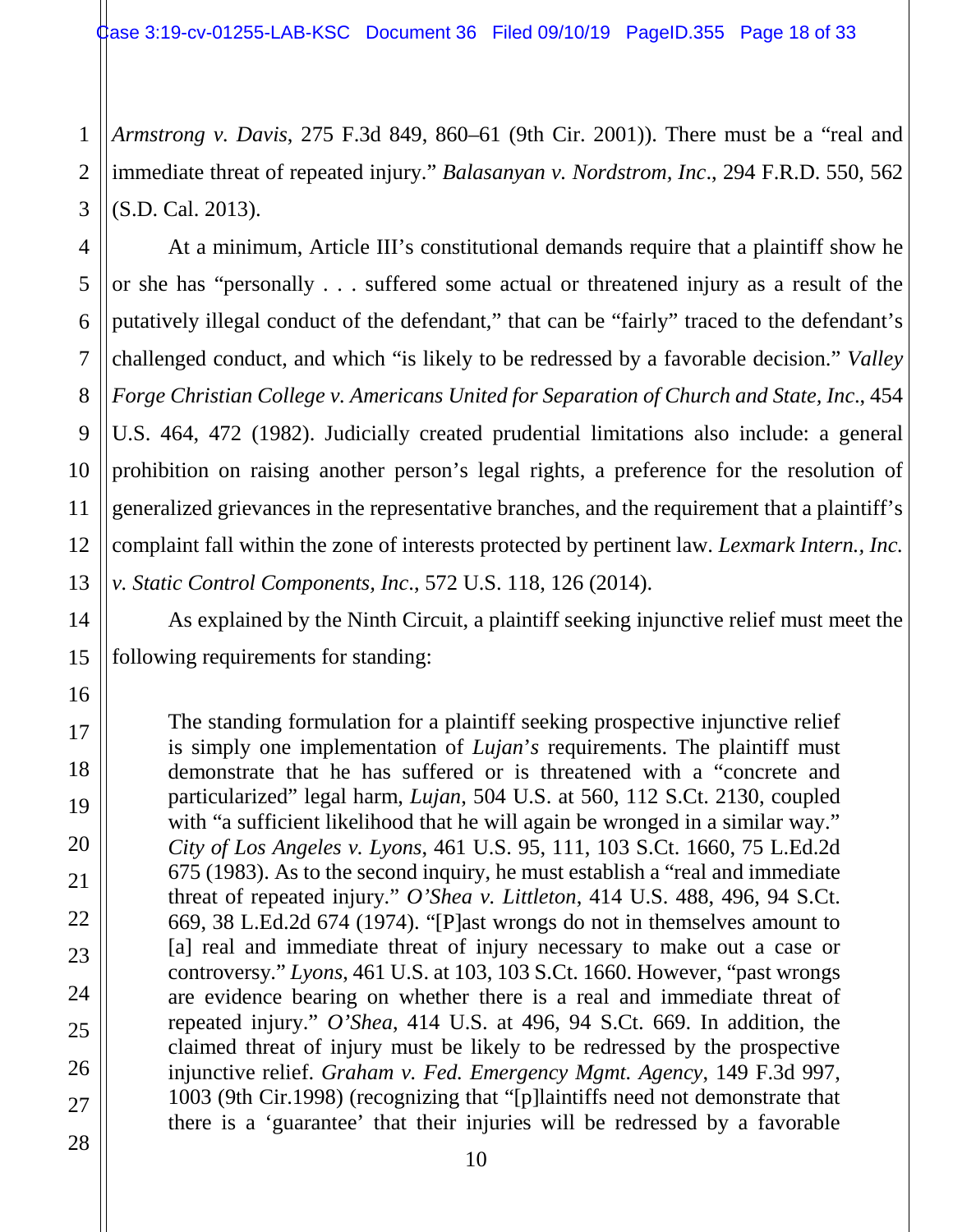decision" but "only that a favorable decision is likely to redress" their injuries) *Bates v. United Parcel Service, Inc*., 511 F.3d 974, 985-86 (9th Cir. 2007) (en banc).

Where a plaintiff seeks injunctive relief, he or she must show not only a prior injury, but also a real and immediate threat of repeated injury. *Chapman v. Pier 1 Imps. (U.S.), Inc*., 631 F.3d 939, 948 (9th Cir. 2011). A highly attenuated series of possibilities does not satisfy the requirement that the threatened injury must be impending with a reasonable likelihood that the injury will occur. *Clapper v. Amnesty Int'l USA*, 568 U.S. 398, 410 (2013). A plaintiff also must plead facts showing standing as to each defendant. *Senne v. Kansas City Royals Baseball Corp*., 114 F.Supp.3d 906, 911 (N.D. Cal. 2015). "In the context of a declaratory judgment suit, the inquiry depends upon whether the facts alleged, under all the circumstances, show that there is a substantial controversy, between parties having adverse legal interests, of sufficient immediacy and reality to warrant the issuance of a declaratory judgment." *Montana Envtl. Info. Ctr. v. Stone–Manning*, 766 F.3d 1184, 1188 (9th Cir. 2014) (internal quotations and citation omitted).

Injunctions are classified as either prohibitory or mandatory. *See Meghrig v. KFCW, Inc*., 516 U.S. 479, 484 (1996). A prohibitory injunction restrains a party from further action, while a mandatory injunction orders a party to take certain action. *Id*. "In general, mandatory injunctions are not granted unless extreme or very serious damage will result and are not issued in doubtful cases or where the injury complained of is capable of compensation in damages." *Marlyn Nutraceuticals, Inc*. v. *Mucos Pharm GmbH & Co*., 571 F.3d 873, 879 (9th Cir. 2009) (internal quotations omitted); *see also Stanley v. University of Southern California*, 13 F.3d 1313, 1320 (9th Cir. 1994) (mandatory injunctions are particularly disfavored).<sup>[5](#page-18-0)</sup>

When a plaintiff lacks standing to seek injunctive or other equitable relief, some courts have dismissed the prayer under Fed. R. Civ. P. 12(b)(6), while others have held that the prayer should be stricken pursuant to Fed. R. Civ. P. 12(b)(f). *See Byrd v. Masonite* 

<span id="page-18-0"></span> $\frac{5}{5}$  The injunctive relief Plaintiff seeks is both mandatory and prohibitory.

1

2

3

4

5

6

7

8

9

10

11

12

13

14

15

16

17

18

19

20

21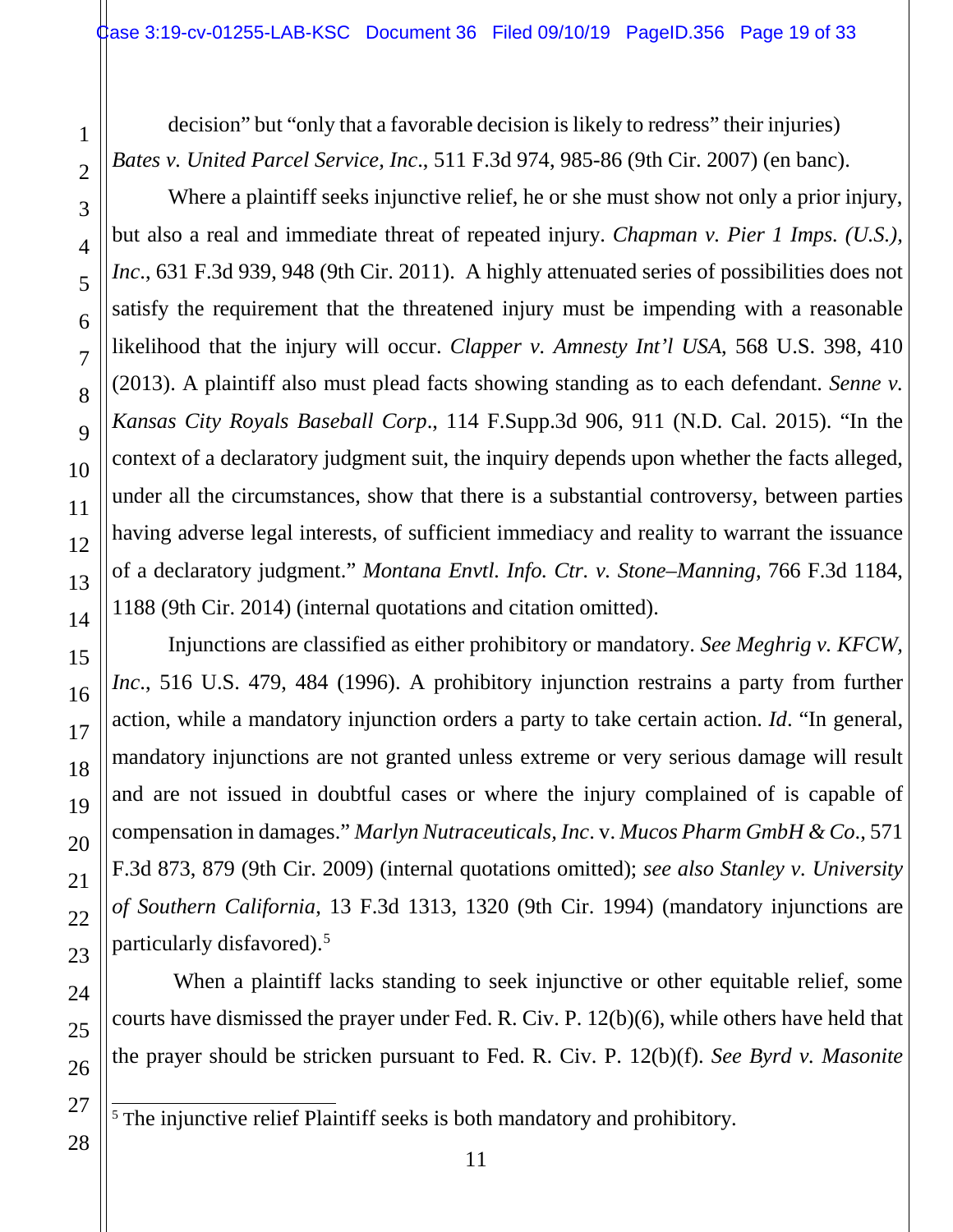1 *Corporation*, 215 F.supp.3d 859, 869 (C.D. Cal. 2016) (dismissing the prayer for injunctive relief); *Butler v. Porsche Cars North America, Inc*., No. 16-CV-02042-LHK, 2016 WL 4474630, at \*8 (N.D. Cal. Aug. 25, 2016) (same); *Casey v. City of Santa Rosa*, No. 4:18 cv-07731-KAW, 2019 WL 2548140, at \*6 (N.D. Cal. June 20, 2019) (challenge to prayer for injunctive and declaratory relief should be brought pursuant to Rule 12(f)).

As discussed below, Plaintiff cannot demonstrate standing to seek injunctive or declaratory relief. For this reason, the prayer for relief should be dismissed or stricken.

#### **A. Plaintiff Cannot Show a Concrete and Particular Harm Coupled with a Real and Imminent Threat that She will Suffer Repeated Injury**

To establish an injury in fact, a plaintiff must show "an invasion of a legally protected interest" that is "concrete and particularized" and "actual or imminent, not conjectural or hypothetical." *Lujan* at 560. The plaintiff must personally have suffered an actual or threatened injury. *Valley Forge*, 454 U.S. at 4722. The injury must be real, not abstract. *Spokeo*, 136 S.Ct. at 1548. A person seeking injunctive relief cannot rely on past wrongs to satisfy the injury requirement. Past exposure to illegal conduct does not establish a present case or controversy unless accompanied by continuing, present adverse effects. *City of Los Angeles v. Lyons*, 461 U.S. 95, 102 (1983). Plaintiff cannot base her claim for relief on the legal rights or interests of others. *Warth v. Seldin*, 422 U.S. 490, 499 (1975); *Adams v. Committee on Judicial Conduct & Disability*, 165 F.Supp.3d 911, 920 (N.D. Cal. 2016). As discussed below, Plaintiff cannot meet her burden to show she has suffered a concrete and particularized harm where there is a real and imminent threat of further repeated injury.

#### **1. The Alleged Deprivation of Plaintiff's Expedited Border Crossing Privileges Due to the Supposed Revocation of her SENTRI Card**

Plaintiff has not established any concrete harm due to the supposed revocation of her SENTRI card. Even if CBP did revoke that card – something she fails to plausibly allege – Plaintiff has not lost her expedited border crossing privileges. Those continue to be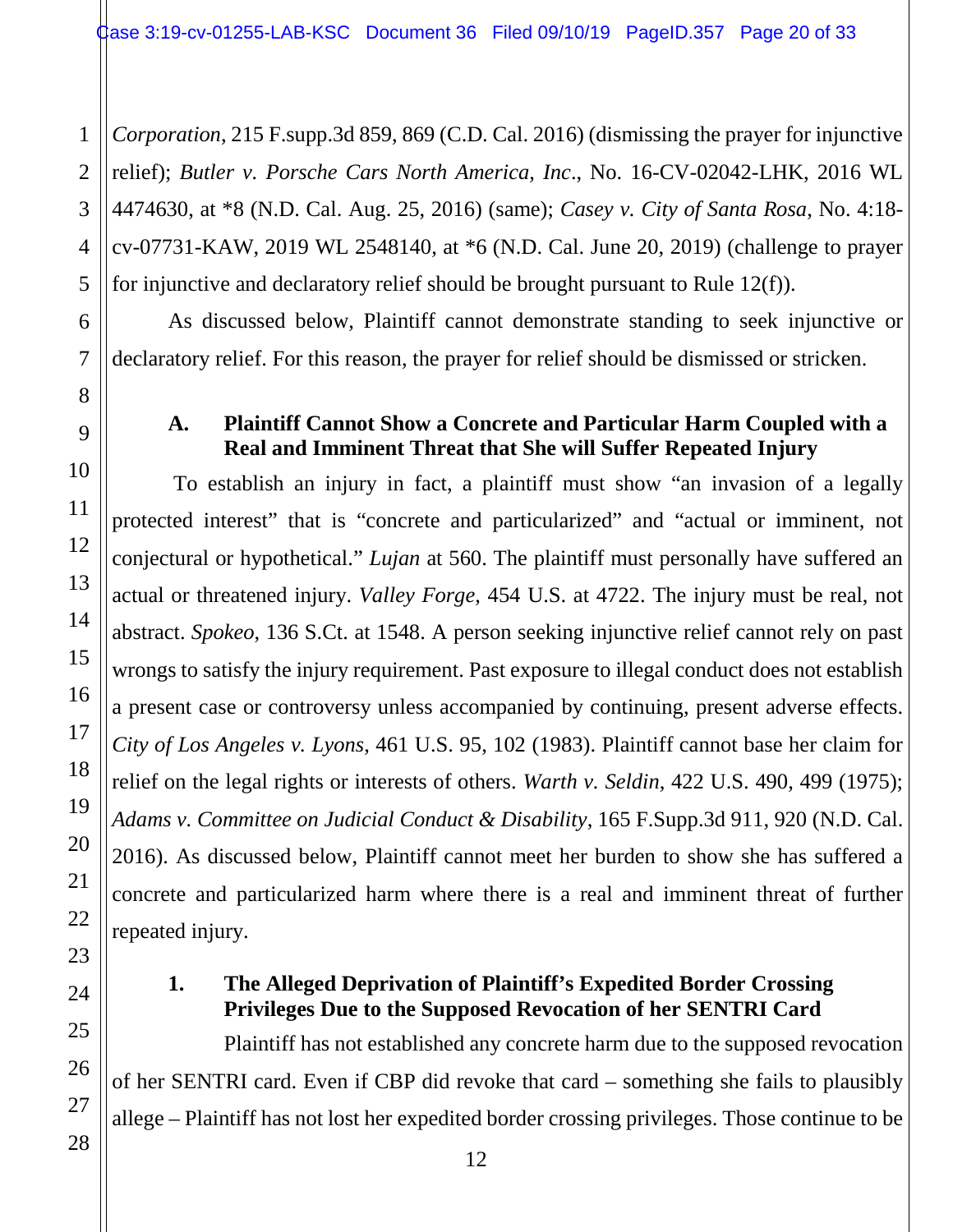1 2 3 4 5 6 available through her membership in the Global Entry program, as the Complaint makes clear. The core allegation at the heart of Plaintiff's suit – that she was "singled out" for secondary screening on January 2, 2019 – occurred more than nine months ago. Approximately three months following that event, Plaintiff crossed into Mexico and returned through the same port of entry using the same Global Entry card without incident. Plaintiff then waited almost four additional months before filing this suit. And since then, Plaintiff has travelled to and from the Bahamas without incident. In sum, Plaintiff alleges no plausible basis upon which to conclude that her ability to travel has been limited by the supposed revocation or will be in the future.

#### **2. The Alleged Risk of Being Required to Undergo Secondary Inspection When Crossing the U.S.-Mexico Border**

Plaintiff's alleged harm from undergoing a secondary inspection is similarly insufficient to ground standing. As noted above, CBP has substantial authority to question travelers crossing into this country. *See United States v. Ramsey*, 431 U.S. 606, 616 (1977). Plaintiff has been sent to secondary inspection only once out of the four times she entered the United States at the SYPOE in the last 18 months. Moreover, she entered without incident several months after the time she was questioned by CBP.

Although there is no guarantee Plaintiff will never again be questioned in the secondary inspection area upon entering the United States (no U.S. citizen holds any such guarantee), she has shown no objectively reasonable likelihood of harassment solely for the purpose of interfering with her First Amendment rights, nor likelihood of such harassment in the future absent an injunction. A highly attenuated series of possibilities does not satisfy the requirement that the threatened injury must be impending with a reasonable likelihood that the injury will occur. *Clapper v. Amnesty Int'l USA*, 568 U.S. 398, 410 (2013).

///

///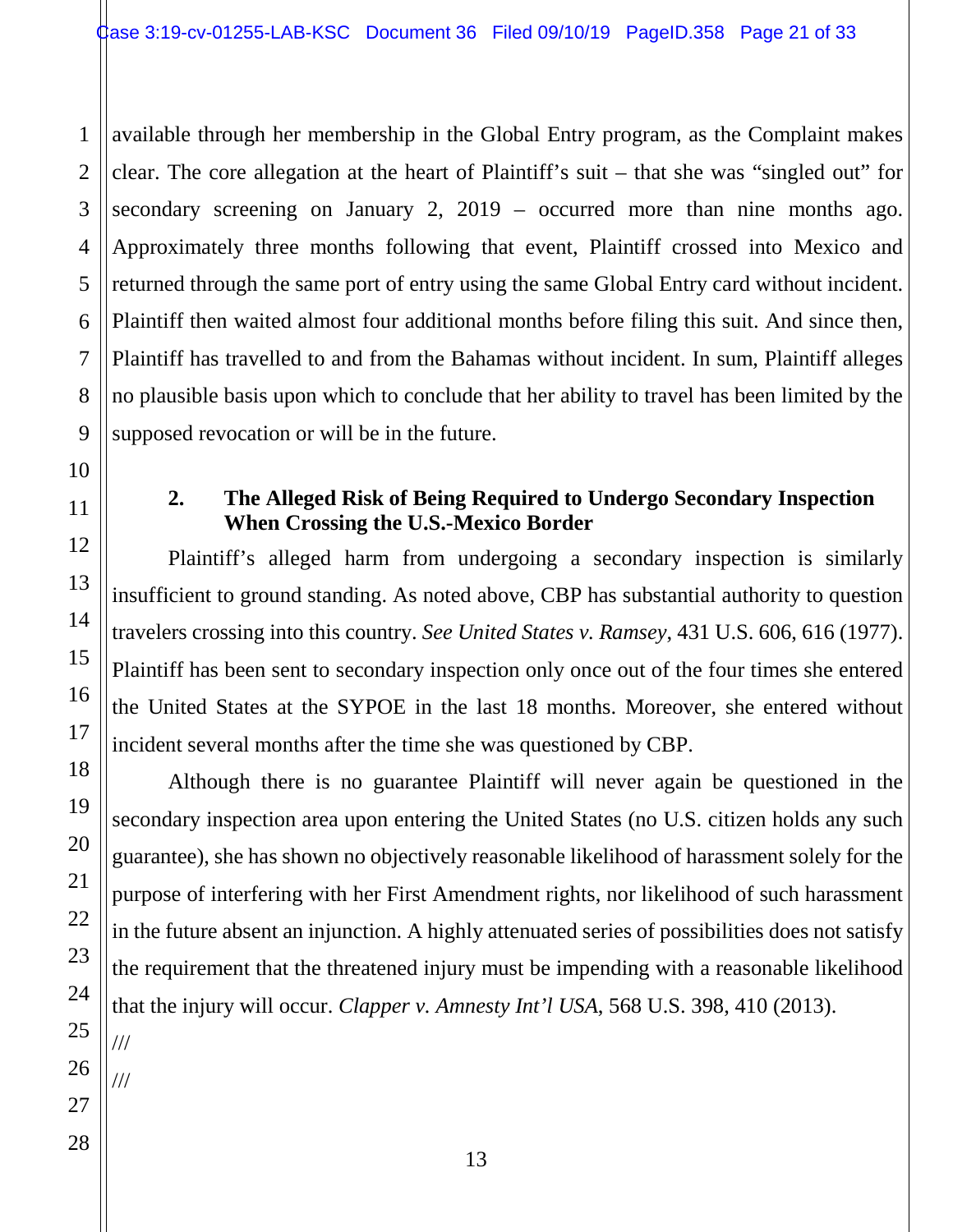#### **3. The Gathering and Maintenance of Information on Plaintiff in CBP's Databases**

Plaintiff likewise cannot show that CBP's gathering and maintenance of her personal information in a database is a concrete harm sufficient to ground a First Amendment claim. As a participant in the Global Entry program, CBP must gather and maintain personal information on her as part of its law enforcement duties. Indeed, in order to carry out its responsibilities, CBP is statutorily directed to "develop and implement screening and targeting capabilities, including the screening, reviewing, identifying, and prioritizing of passengers and cargo across all international modes of transportation." 6 U.S.C. § 211(c)(9). Congress further directed CBP to establish "targeting operations within [CBP] to collect and analyze traveler and cargo information in advance of arrival in the United States to identify and address security risks." *Id*. § 211(g)(4)(C)(i). Plaintiff has not shown that CBP's collection of her personal information falls outside of its Congressional authorization.

#### **4. Plaintiff Has Not Established that her Alleged Injuries are Fairly Traceable to Each Defendant**

Plaintiff must show she has standing to bring her claims against each defendant. *See Monica Sud v. Costco Wholesale Corp.*, 229 F.Supp.3d 1075, 1081 (N.D. Cal. 2017). A government official is a proper defendant to a claim for prospective injunctive relief if the official would be responsible for ensuring the injunctive relief is carried out, even if not personally involved in the conduct giving rise to the claim. *Pouncil v. Tilton*, 704 F.3d 568, 576 (9th Cir. 2012). Here, Plaintiff has not alleged how each of the individual officials sued as defendants personally caused her injury or is responsible for ensuring that injunctive relief, if obtained, will be carried out.

#### **5. Plaintiff Cannot Obtain Injunctive or Other Equitable Relief to Remedy the Injuries of Non-Parties**

Plaintiff complains that others are similarly affected. But an injury-in-fact for standing purposes must affect the plaintiff in a personal and individual way. *Spokeo*, 136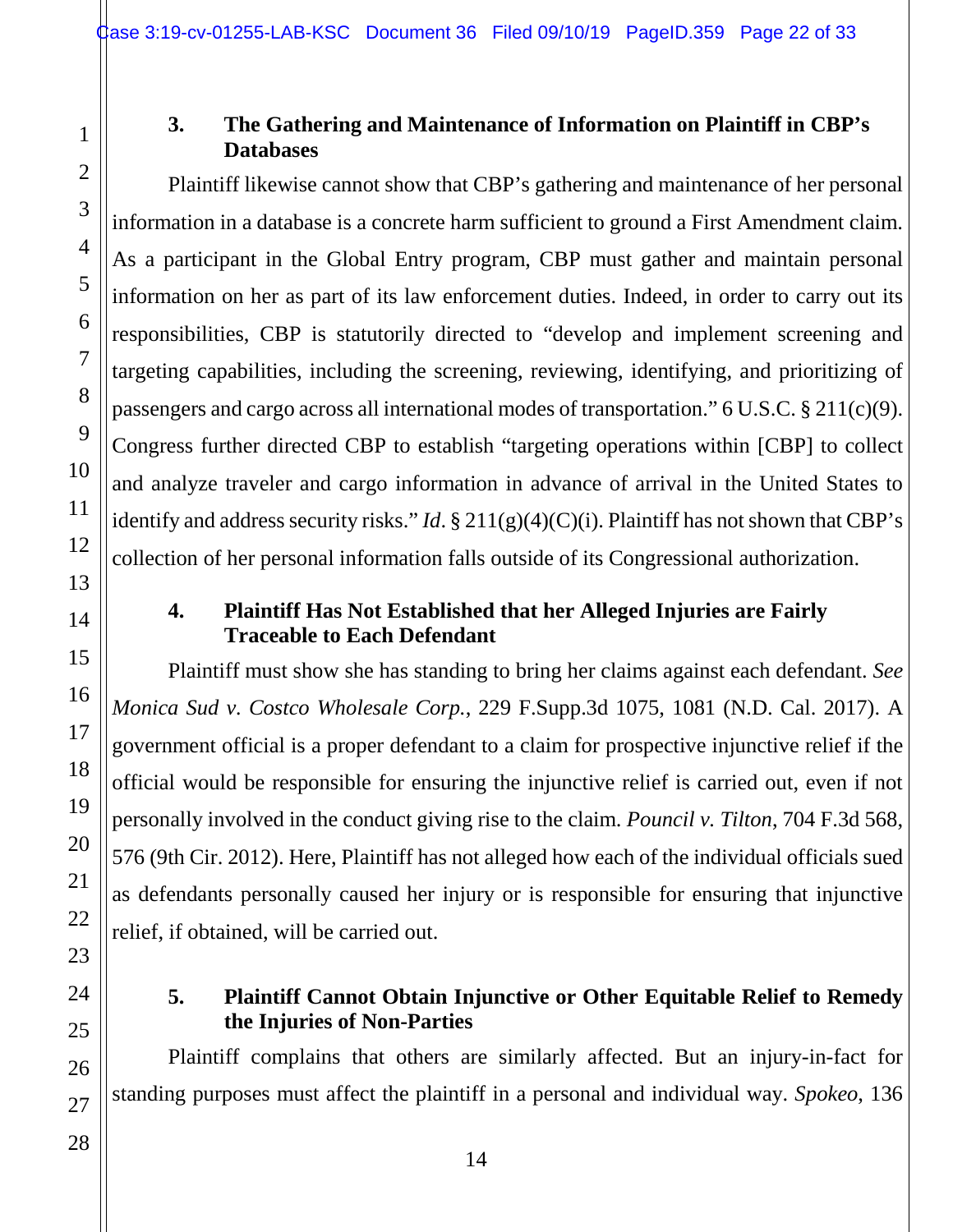S.Ct. at 1548. She cannot obtain an injunction based on conduct allegedly directed at others. Both Article III and equitable principles require that injunctive relief be limited to redressing a plaintiff's own injuries stemming from a violation of his or her own rights. *Gill v. Whitford*, 138 S. Ct. 1916, 1934 (2018). The remedy sought must be limited to the "inadequacy that produced the injury in fact" alleged by the plaintiff. *See Lewis v Casey*, 518 U.S. 343, 357 (1996). Plaintiff has no standing to seek injunctive and declaratory relief on behalf of non-parties to this case.

#### **V.**

#### **PLAINTIFF'S COMPLAINT FAILS TO STATE PLAUSIBLE CLAIMS FOR RELIEF**

To survive a motion to dismiss, a claim must contain sufficient factual matter, accepted as true, to state a claim for relief that is plausible on its face. *See Bell Atl. Corp. v. Twombly*, 550 U.S. 544, 570 (2007); *Ashcroft v. Iqbal*, 556 U.S. 662, 678 (2009). A claim has facial plausibility when the claimant pleads factual content that allows the court to draw the reasonable inference that the defendant is liable for the misconduct alleged. *Twombly*, 550 U.S. at 556.

Under the *Twombly/Iqbal* standard, it is not enough that a claim for relief be merely "possible" or "conceivable." Instead, it must be "plausible on its face." *Iqbal*, 556 U.S. at 678 (quoting *Twombly*, 550 U.S. at 570). A claim for relief is plausible on its face when "the plaintiff pleads factual content that allows the court to draw the reasonable inference that the defendant is liable for the misconduct alleged." *Id*. (quoting *Twombly*, 550 U.S. at 556). This standard is "not akin to a 'probability requirement,' but it asks for more than a sheer possibility that a defendant has acted unlawfully." *Id*. To cross the threshold from conceivable to plausible, a complaint must contain a sufficient quantum of "factual matter" alleged with a sufficient level of specificity to raise entitlement to relief above the speculative level. *Twombly*, 550 U.S. at 555.

"[F]acts that are 'merely consistent with' a defendant's liability" fall short of a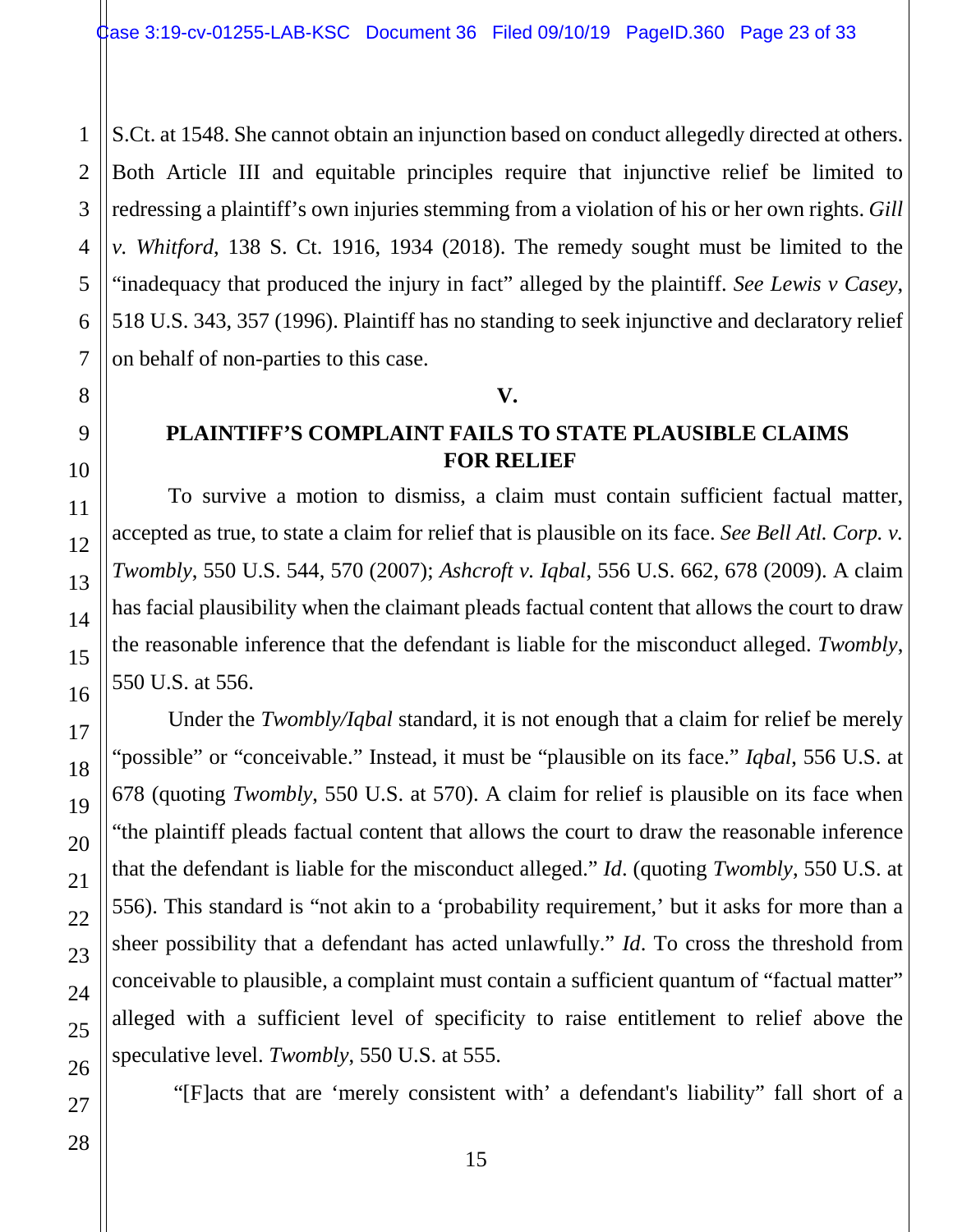1 2 3 4 5 6 7 8 9 plausible entitlement to relief. *Id*. at 557. Further, the Court need not accept as true "legal conclusions" contained in the complaint. *Id*. at 555. "Where a complaint pleads facts that are merely consistent with a defendant's liability, it stops short of the line between possibility and plausibility of entitlement to relief." *Iqbal*, 556 U.S. at 678. When considering plausibility, courts also must consider an "obvious alternative explanation" for defendant's behavior. *Id*. at 682 (quoting *Twombly*, 550 U.S. at 567). "The plausibility standard requires more than the sheer possibility or conceivability that a defendant has acted unlawfully." *Id*. When considering plausibility, courts must also consider an 'obvious alternative explanation for defendant's behavior. *Iqbal*, 556 U.S. at 678.

"When faced with two possible explanations, only one of which can be true and only one of which results in liability, plaintiffs cannot offer allegations that are merely consistent with their favored explanation but are also consistent with the alternative explanation. **Something more is needed, such as facts tending to exclude the possibility that the alternative explanation is true, in order to render plaintiffs' allegations plausible**."

*In re Century Aluminum Co. Secs. Litig*., 729 F.3d 1104, 1108 (9th Cir. 2013) (emphasis added)).

Here, the gravamen of the Complaint's four claims is CBP's alleged interference with Plaintiff's exercise of her First Amendment rights and its imposition of an alleged substantial burden on her religious exercise under the RFRA. The Complaint attributes improper motives to CBP's alleged conduct. But even taken as a whole, the Complaint's allegations do not exclude other possible explanations for the conduct that would not trigger liability. For this reason, the allegations do not state plausible claims.

### **A. The Alleged Deprivation of Plaintiff's Expedited Border Crossing Privileges Due to the Supposed Revocation of her SENTRI Card**

Plaintiff contends she has a SENTRI card that CBP revoked in an effort to suppress her First Amendment rights. She has not attached a copy of the card to her Complaint or

10

11

12

13

14

15

16

17

18

19

20

21

22

23

24

25

26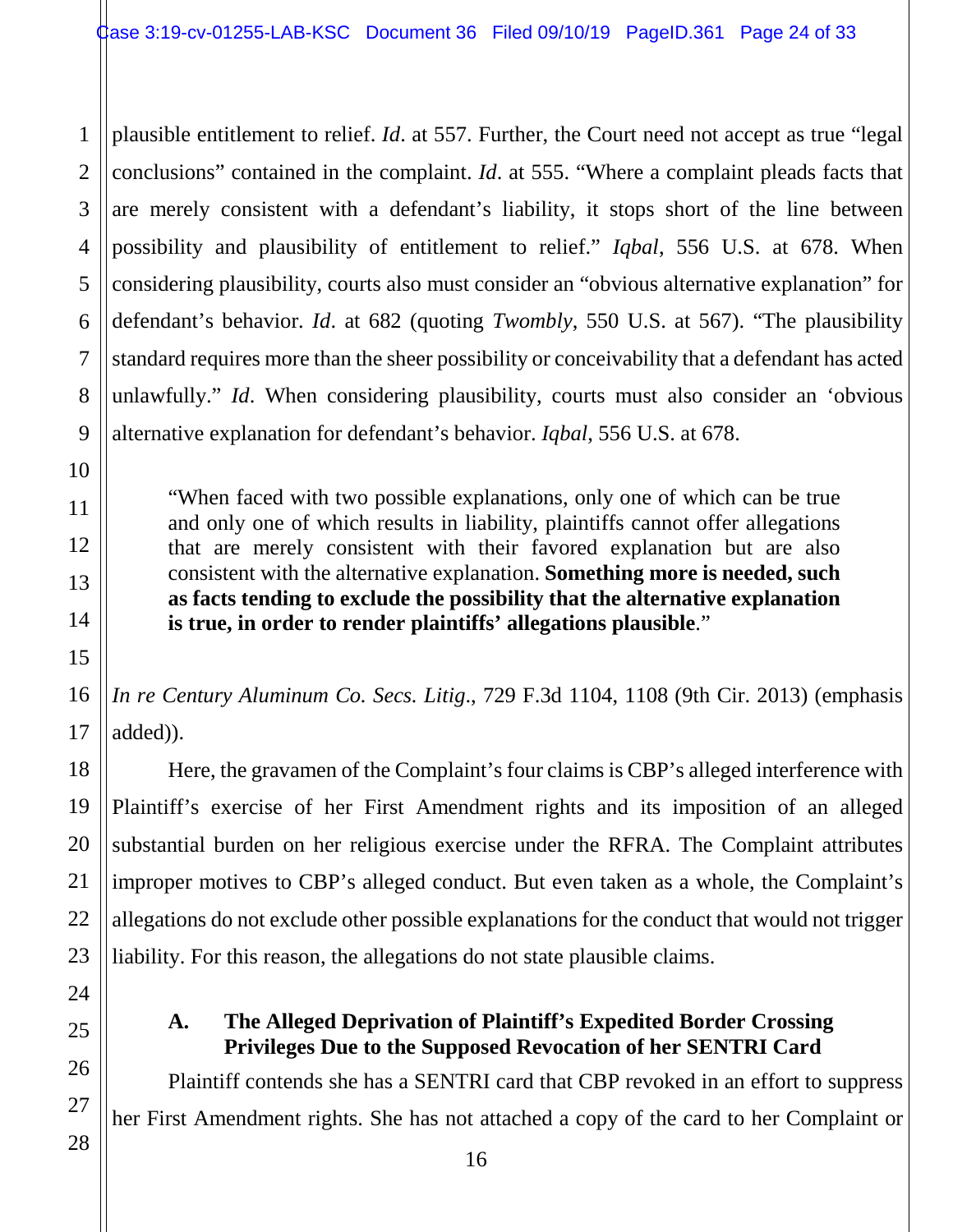1

2

7

8

9

10

11

12

13

14

15

16

17

18

19

20

21

22

23

24

25

26

27

<span id="page-24-0"></span>28

3 4 5 cited to any evidence to support her contention. Moreover, although she seeks an injunction requiring the restoration of the alleged card, she is not sure of its current status. Dousa Decl., ECF No. 25-1, ¶ 32 ("**As far as I know**, my SENTRI status is still revoked." (emphasis added)). She is basing her allegations primarily on information she obtained from an NBC 7 San Diego news story – not personal knowledge.

6 Plaintiff also alleges she has been damaged by the purported revocation of her SENTRI status because she no longer can cross the U.S.-Mexico border with expedited entry privileges. But the well-pleaded facts in her Complaint belie this assertion. Most importantly, as her Complaint makes clear, even if CBP had revoked her alleged SENTRI card (something not reflected in CBP's records and not shown to the case through any credible evidence presented by Plaintiff), Plaintiff continues to have expedited border crossing privileges available through her membership in the Global Entry program. Indeed, she has used her Global Entry privileges to enter the United States on multiple occasions over the past 18 months. Even assuming that she once had a SENTRI card, the enhanced benefits of the Global Entry program have rendered the SENTRI card of no use to her. It is not plausible that CBP would revoke the SENTRI card as a punishment while leaving her with the more valuable Global Entry status that allows her even more privileges. If punishment were the goal, revocation of the SENTRI card would be a senseless action.

#### **B. The Alleged Risk of Being Repeatedly Required to Undergo Secondary Inspection When Crossing the U.S.-Mexico Border**

Plaintiff's allegations about CBP's motives for sending her to secondary screening, her fear about it, and the likelihood it will happen again, are not plausible. She claims to be afraid to cross the border at the SYPOE. Yet, approximately three months after her January 2, 2019 crossing (when she was sent to secondary), Plaintiff crossed into Mexico and returned through the same port of entry without incident using her Global Entry pass without incident. Oliveri Decl.,  $\P\P$  5-[6](#page-24-0).<sup>6</sup> Plaintiff does not plead that she has ever been prevented

6 Plaintiff contends she is afraid to cross the U.S.-Mexico border due to the alleged conduct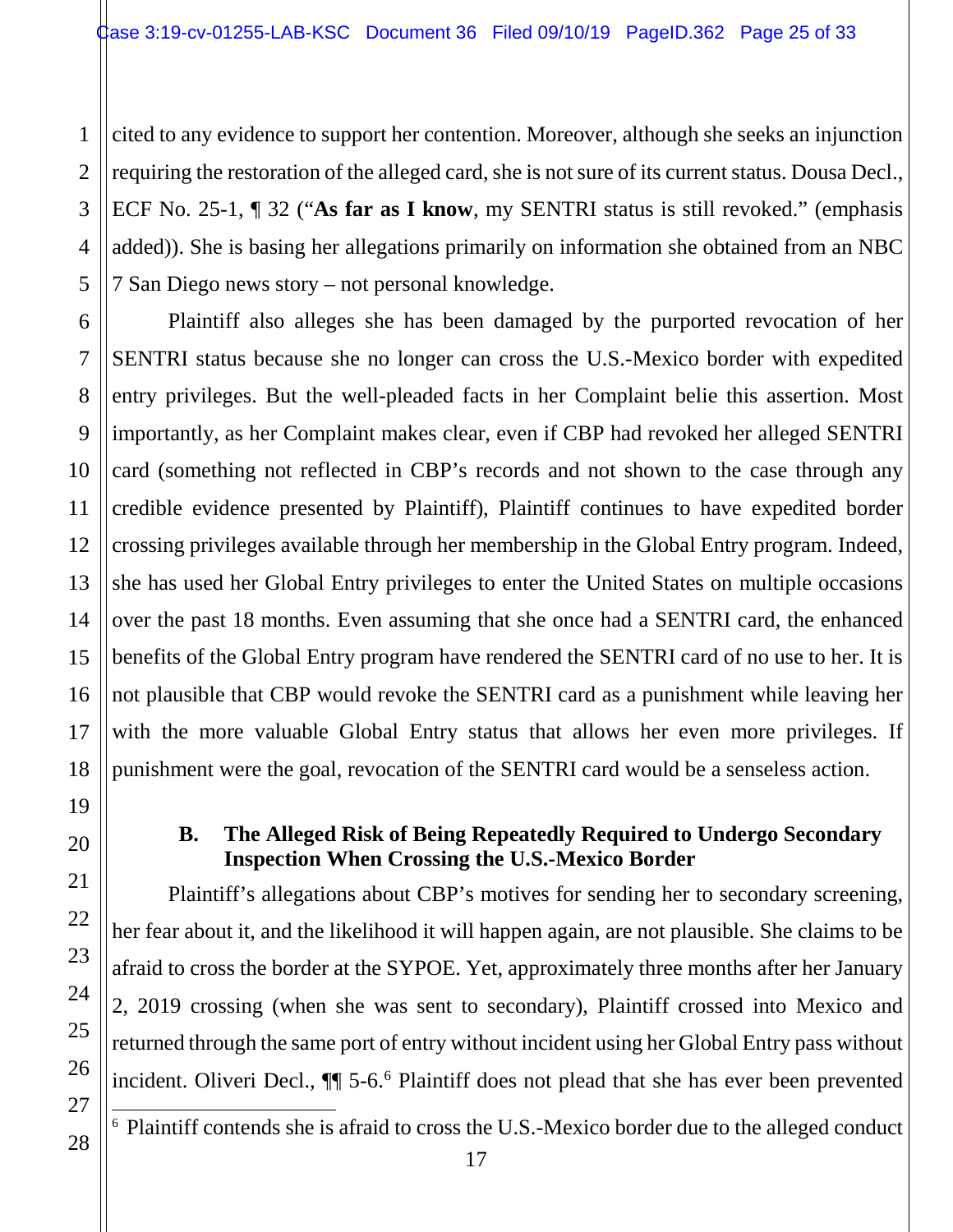1 2 3 4 from crossing the border. Plaintiff also has not alleged or otherwise demonstrated an objectively reasonable likelihood she will repeatedly be sent to secondary inspection. Whether it will happen in the future when returning to the United States through the SYPOE is nothing more than speculation.

5 6 7 8 9 10 11 12 13 14 15 16 17 On the face of the Complaint, there is a plausible alternative explanation for why Plaintiff was sent to secondary on January 2, 2019 that does not involve improper motives. Pursuant to the "long-standing right of the sovereign to protect itself by stopping and examining persons and property crossing into this country," *United States v. Ramsey*, 431 U.S. 606, 616 (1977), CBP has substantial authority to question travelers upon reentry into the United States. The Government's paramount interest in protecting its borders has been held to justify suspicionless searches and questioning of travelers lasting multiple hours. *See Tabbaa v. Chertoff*, 509 F.3d 89, 94–95, 99 (2d Cir. 2007); *see also, e.g., Flores-Montano*, 541 U.S. at 155 & n.3 ("Delays of one to two hours at international borders are to be expected."). And just one day before Plaintiff crossed the border on January 2, 2019, there had been coordinated attempts by large groups of migrants to enter the United States illegally leading to confrontations with CBP. One would expect heightened security procedures following such an incident.

For her part, on the day she was sent to secondary for questioning, Plaintiff had posted a video to her Facebook page stating that she would be meeting with Sanctuary Caravan partners and hoped to learn about the prior day's confrontations "tagging" the SYPOE.

28

18

19

20

21

22

23

24

25

26

Ξ of CBP. But this assertion is not credible. In fact, Plaintiff recently boasted on her Twitter feed @KajiDousa that is open for viewing by the public: "Because I have a voice and won't be intimidated – even by the most powerful government in the world – I am suing #DHS #ICE #CBP." *See* Declaration of Ernest Cordero, Jr. ("Cordero Decl."), Exhibit 1, p. 1. Plaintiff also does not shy away from controversy or engagement. Rather, as evident from her Twitter postings, she is an experienced activist who regularly networks with organizations seeking to bring about political and social change in various areas, especially with respect to U.S. immigration policy. *Id*. The Court may take judicial notice of the Twitter feed pursuant to Federal Rule of Evidence 201(b). *Dzinesquare, Inc. v. Armano Luxury Alloys, Inc*., No. 14-CV-01918-JVS (JCGTx), 2014 WL 12597154, at \*3 (C.D. Cal. Dec. 22, 2014).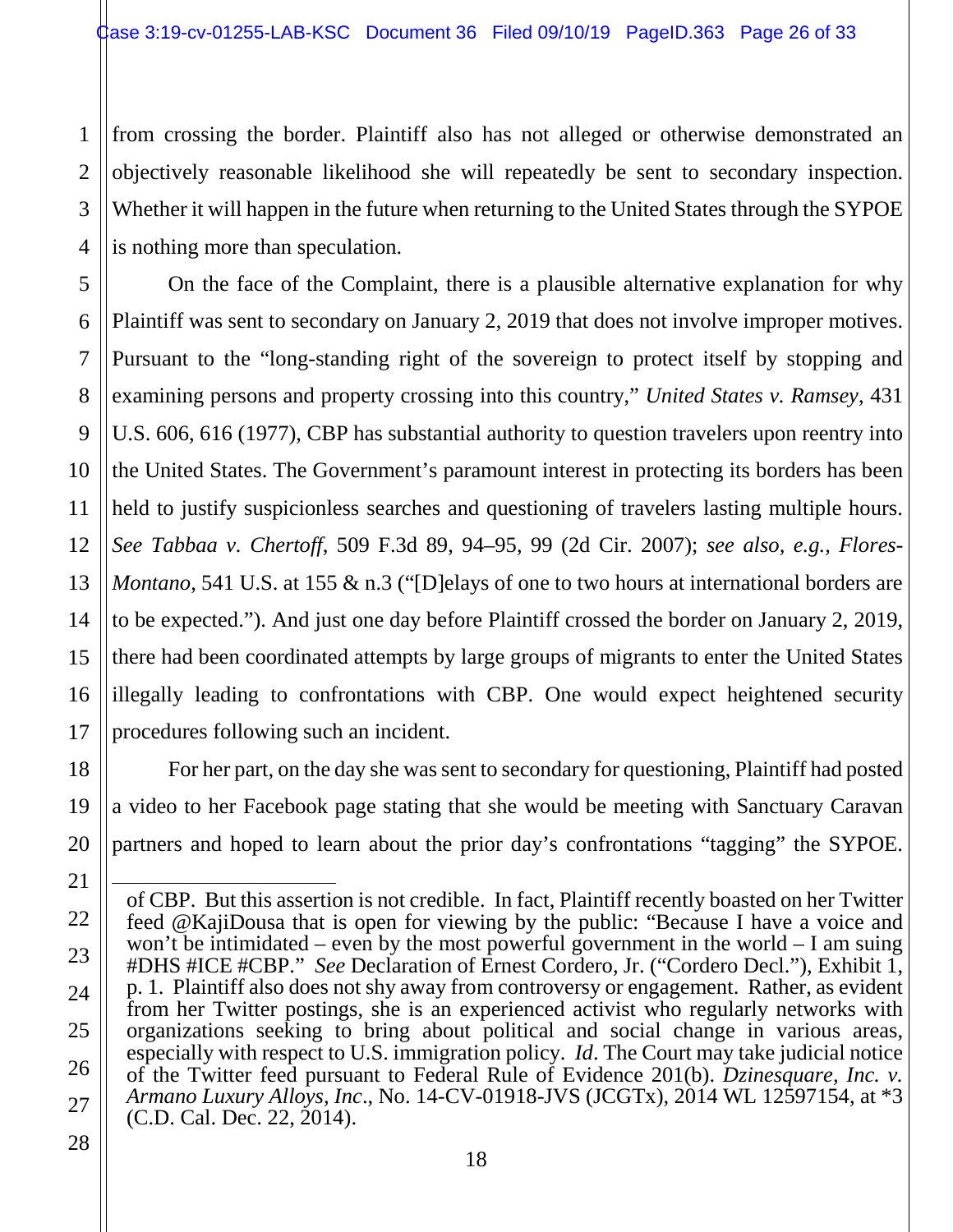1 Given the publicity surrounding her visit, which included information on various websites about the Sanctuary Caravan, it would not be surprising or improper for CBP to ask Plaintiff questions about her activities in Mexico. She also invited a discussion about her religious activities by putting on her clerical collar just before the questioning began. In sum, nothing in Plaintiff's Complaint supports the conclusion that her questioning at the secondary inspection area was either unusual or improper. Plaintiff's pleading of an improper motive is thus merely speculation, refuted by an alternative, plausible explanation.

#### **C. The Gathering and Maintenance of Information on Plaintiff in CBP's Databases**

Plaintiff also speculates in her Complaint that CBP surveils her and then maintains information on her in a database in an attempt to violate her First Amendment and religious rights. But CBP can gather and maintain information about border crossers as part of a legitimate law enforcement function. In fact, it would be very surprising if CBP did not maintain information on Plaintiff given her membership in the Global Entry program. CBP also is responsible for enforcing hundreds of laws and regulations, including, among others, those addressing immigration, customs, trade, narcotics and the safety of agricultural products and other goods. *See* 6 U.S.C. § 211. In order to carry out these responsibilities, CBP is statutorily directed to "develop and implement screening and targeting capabilities, including the screening, reviewing, identifying, and prioritizing of passengers and cargo across all international modes of transportation." 6 U.S.C. § 211(c)(9).

Congress further directed CBP to establish "targeting operations within [CBP] to collect and analyze traveler and cargo information in advance of arrival in the United States to identify and address security risks." *Id*. § 211(g)(4)(C)(i). These rules allow CBP Officers to inspect a person, shipment, or conveyance even though an individual may not have been previously associated with a law enforcement action or otherwise be noted as a person of concern to law enforcement. Clearly, CBP may compile and utilize databases of information in fulfilling its mission responsibilities relating to border security. Therefore, Plaintiff's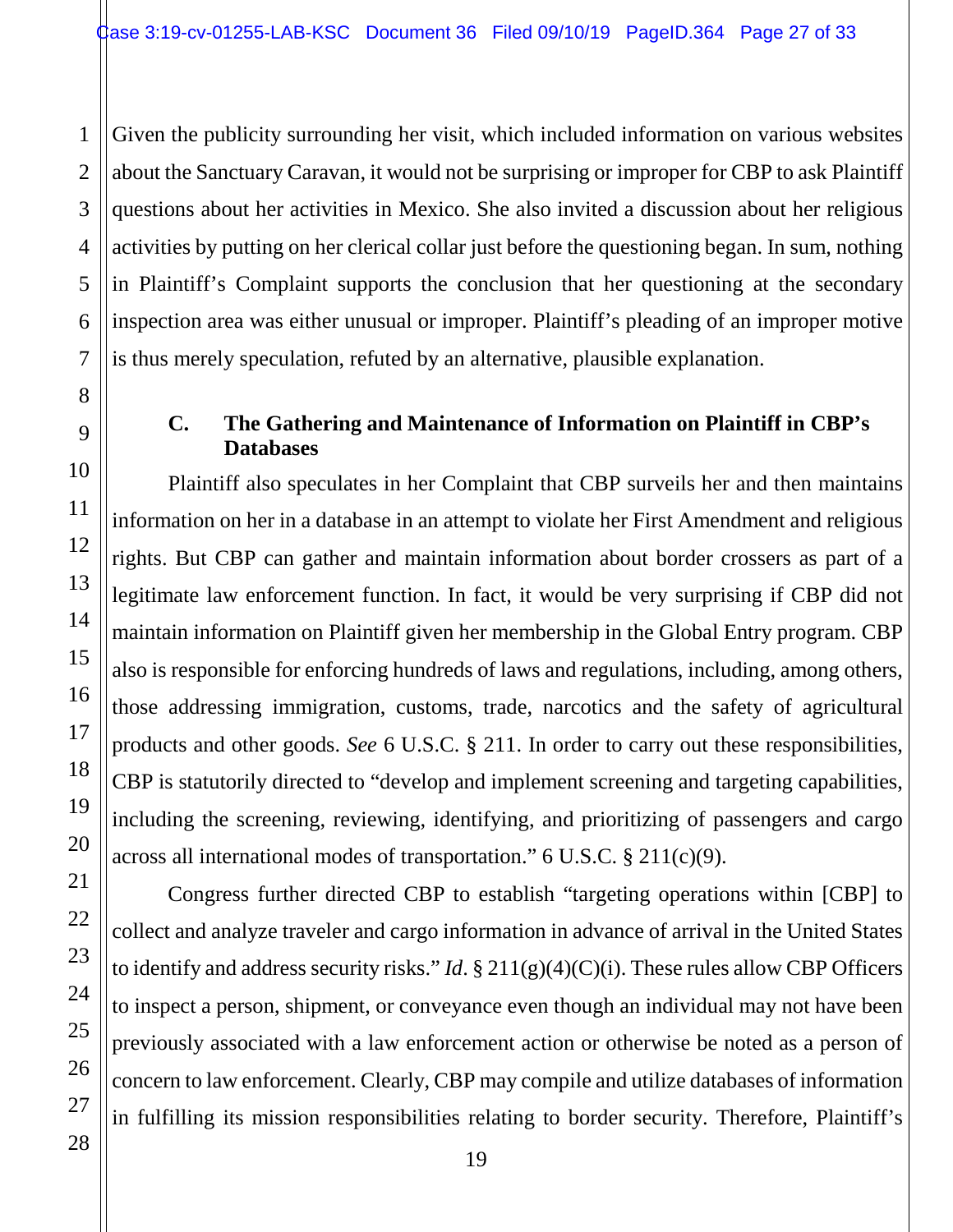allegations are insufficient to overcome the plausible explanation for CBP's gathering and maintenance of personal information in a database.

#### **D. Plaintiff Cannot Establish the Plausibility of Her Claims Based on Allegations Concerning CBP's Actions As to Others**

Some of Plaintiff's Complaint is devoted to immigration enforcement actions taken by CBP with respect to two other individuals. Plaintiff alleges no facts showing the conduct directed at those individuals was intended to restrict her exercise of First Amendment rights. It is more plausible, based on the factual allegations in her Complaint, that CBP took action against the individuals because each was in violation of one or more immigration laws or otherwise subject to removal. For example, her Complaint alleges that Mr. Montrevil had a final order of removal, apparently based on a drug charge, when he was arrested and deported. Likewise, her Complaint alleges that Mr. Ragbir was already subject to ICE check-ins before he was detained for deportation.

Similarly, Plaintiff alleges that CBP maintains personal information on other immigration activists. Even if true, the people she identifies have crossed the U.S.-Mexico border, in some cases have SENTRI or Global Entry passes, and have spent time in Mexico engaging with migrants who seek to enter the United States. It would not be unusual or improper for CBP to maintain information on those individuals for the same reasons it may retain personal information about Plaintiff. This is a more plausible explanation than the speculative theory alleged in Plaintiff's Complaint. Plaintiff also claims that CBP's "surveillance" conducted at religious events, and during protests against U.S. immigration policies, has put migrants at risk of detention and even deportation. Because some migrants fear the actual or perceived presence of CBP, they have stayed away from those events. Plaintiff claims she has also curtailed some of her activities involving migrants for fear of exposing them to the risk of immigration enforcement actions due to their association with her.

//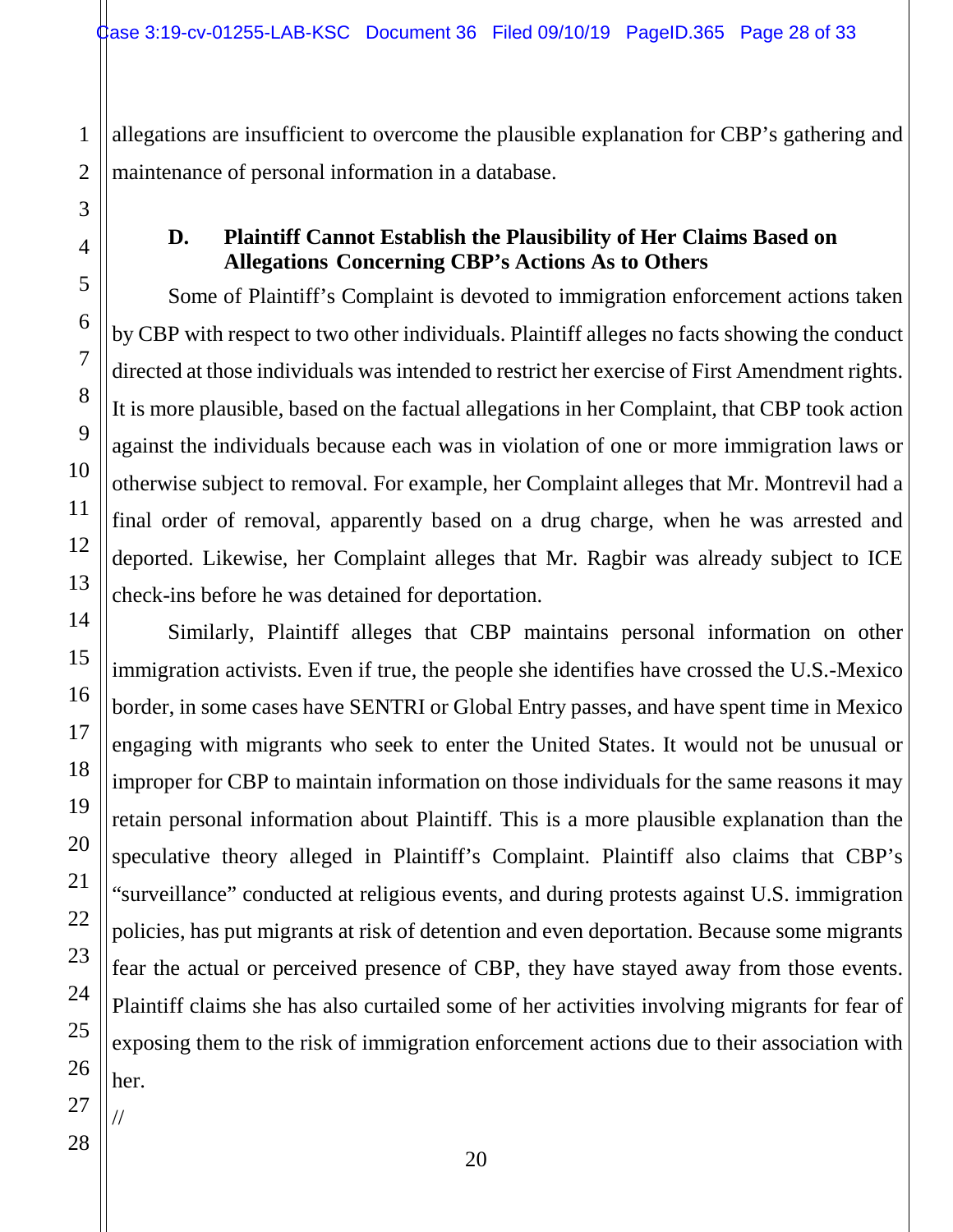But, CBP has not prohibited Plaintiff from engaging in any religious or protest activities. It also has not barred her from travel to Mexico or anywhere. Plaintiff also cites two immigration actions taken by CBP with respect to her associates in New York City. These were limited actions taken against two individuals, not large groups of immigrants in her church. Although Plaintiff and some immigrants associated with her may fear CBP, fear cannot justify an injunction absent significant improper or unlawful conduct by CBP.

CBP cannot violate the constitutional rights of Plaintiff or those who associate with her. But an injunction cannot bar CBP from conducting legitimate enforcement actions against certain individuals just because they are associated with Plaintiff. The Complaint does not plead a plausible claim that CBP has unlawfully targeted Plaintiff's associates. It does not exclude the possibility that the conduct alleged involved legitimate enforcement actions.

#### **E. Plaintiff Has Not Established that her Alleged Injuries are Fairly Traceable to Each Defendant**

Plaintiff must show she has standing to bring her claims against each defendant. *See Sud*, 229 F.Supp.3d at 1081. A government official is a proper defendant to a claim for prospective injunctive relief if the official would be responsible for ensuring the injunctive relief is carried out. *Pouncil*, 704 F.3d at 576. Here, Plaintiff has not alleged how each of the individual defendants personally caused her injury or would be responsible for ensuring that injunctive relief, if obtained, will be carried out. Therefore, she has not alleged plausible claims as to each individual official sued.

The need for Plaintiff to limit her suit to the proper defendants is especially important in this case because it involves the administration of immigration and national security laws at the U.S.-Mexico border. As recognized by the Supreme Court, "a court should be particularly cautious when contemplating relief that implicates public interests…" *Salazar v. Buono*, 559 U.S. 700, 714 (2010) (citations omitted). Here, there is a substantial government interest in the efficient administration of immigration laws at the border. *See*

1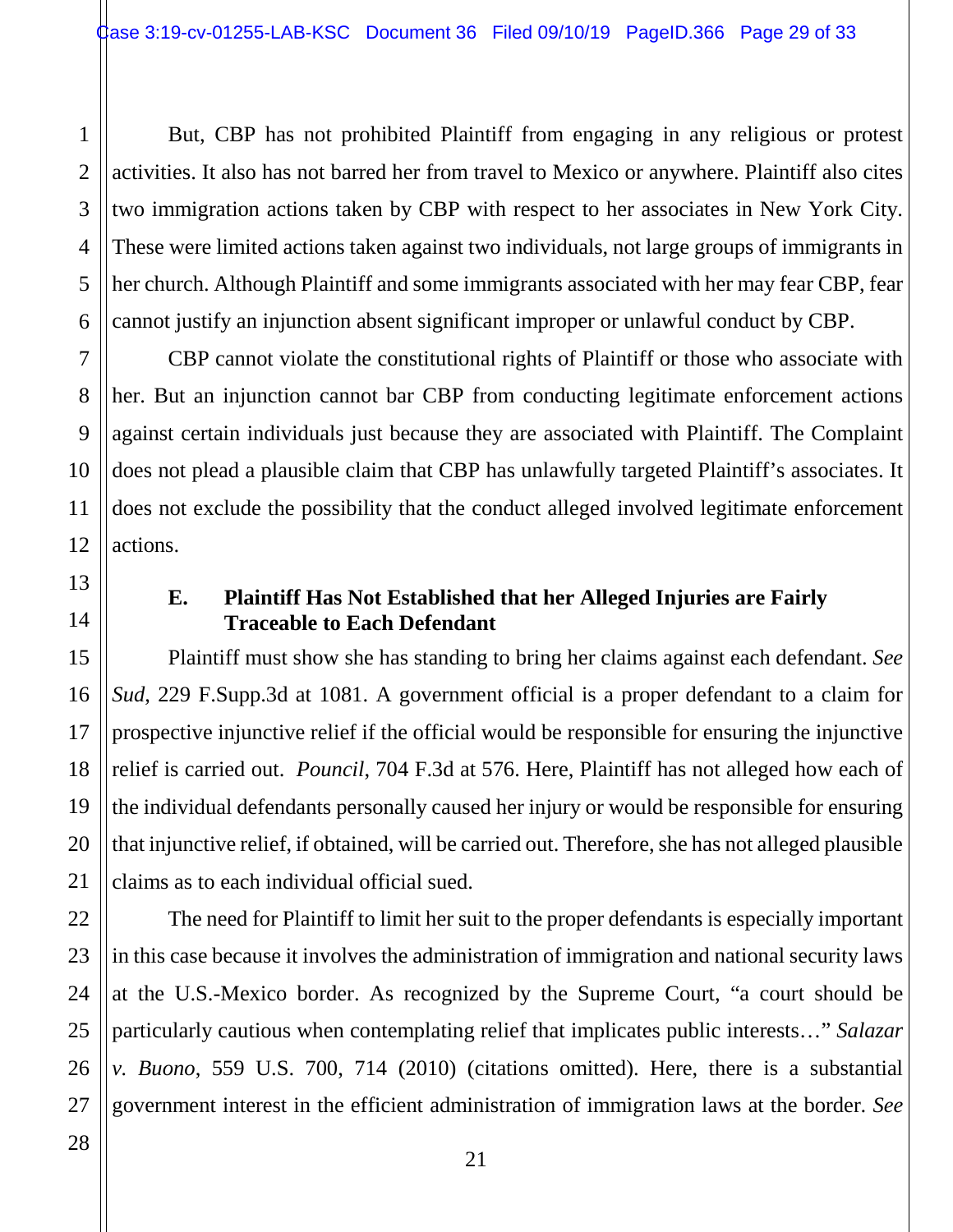3 *Landon v. Plasencia*, 459 U.S. 21, 34 (1982). An injunction that applies to more government officials than necessary interferes with CBP's discharge of its immigration and law enforcement duties.

1

2

4

5

6

7

8

#### **F. Plaintiff Does Not State Plausible Claims that Would Allow the Court to Grant Injunctive or Other Equitable Relief as to Non-Parties**

Plaintiff complains that others who have provided assistance to migrants are similarly being targeted by CBP. But she cannot obtain injunctive or declaratory relief for others. Both Article III and equitable principles require that relief be limited to redressing a plaintiff's own injuries stemming from a violation of his or her own rights. *See Gill v. Whitford*, 138 S. Ct. 1916, 1934 (2018). The remedy sought must be limited to the "inadequacy that produced the injury in fact" alleged by the plaintiff. *See Lewis v Casey*, 518 U.S. 343, 357 (1996); *see also Whitford*, 138 S. Ct. at 1934 ("A plaintiff's remedy must be tailored to redress the plaintiff's particular injury."). In sum, Plaintiff does not plead plausible claims entitling her to seek injunctive and declaratory relief based on alleged injuries to non-parties.

#### **VI.**

### **PLAINTIFF FAILS TO STATE A CLAIM FOR VIOLATION OF HER FREE EXERCISE RIGHTS UNDER BOTH THE FIRST AMENDMENT AND RFRA**

Plaintiff has not stated a claim for violation of her free exercise rights under either the First Amendment or the RFRA. Plaintiff does not sufficiently allege that CBP has infringed upon or substantially burdened the exercise of her religion. She has not shown that CBP's questioning her at the border, or the legitimate immigration enforcement actions involving her associates, infringe upon or burden the free exercise of her religion. The First Amendment provides in relevant part that "Congress shall make no law . . . prohibiting the free exercise" of religion. Similarly, the RFRA provides that the Government "shall not substantially burden a person's exercise of religion" unless it shows that such burden is the "least restrictive means" of furthering a "compelling government interest." 42 U.S.C. §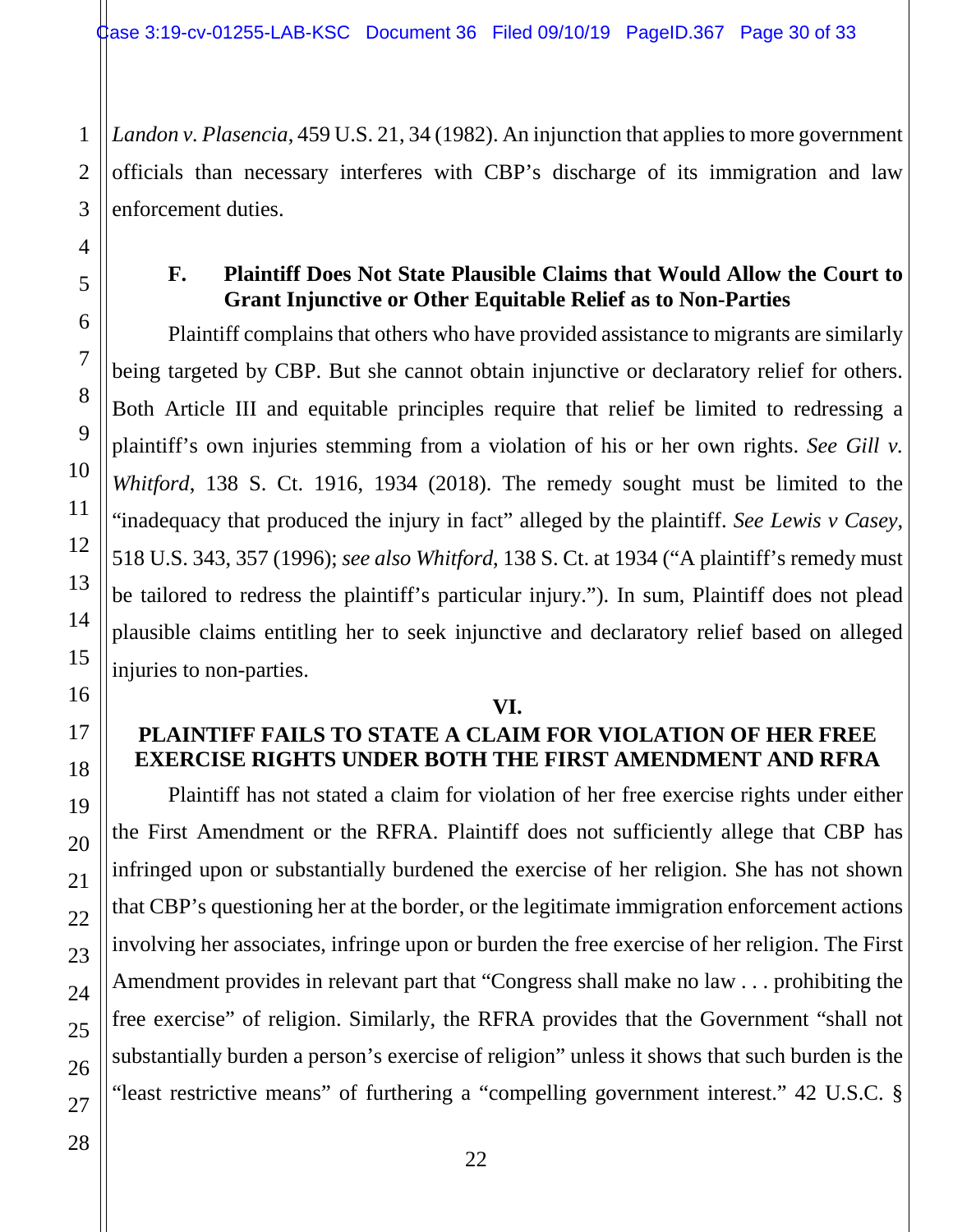1 2 2000bb-1 (emphasis added). Here, Plaintiff has not demonstrated that government action directly infringes upon or substantially burdens the "exercise" of her religion.

Under the RFRA, a "rule of general applicability" that "substantially burden[s] a person's exercise of religion" may be upheld only if it is the least restrictive means of advancing a compelling government interest. See 42 U.S.C. § 2000bb-1. A plaintiff must show two elements to establish a *prima facie* claim under RFRA: "First, the activities the plaintiff claims are burdened by the government action must be an 'exercise of religion.' Second the government action must 'substantially burden' the plaintiff's exercise of religion." *Navajo Nation v. U.S. Forest Serv*., 535 F.3d 1058, 1068 (9th Cir. 2008) (en banc); *see Gen. Conf. Corp. of Seventh-Day Adventists v. McGill*, 617 F.3d 402, 410 (6th Cir. 2012) (RFRA plaintiff must show that government action substantially burdens a sincerely held religious belief).

"A 'substantial burden' is imposed only when individuals are forced to choose between following the tenets of their religion and receiving a governmental benefit . . . or coerced to act contrary to their religious beliefs by the threat of civil or criminal sanctions." *Navajo Nation*, 535 F.3d at 1069–70. "An inconsequential or de minimis burden on religious practice does not rise to this level, nor does a burden on activity unimportant to the adherent's religious scheme." *Kaemmerling v. Lappin*, 553 F.3d 669, 678 (D.C. Cir. 2008). As discussed above, there are no concrete factual allegations showing that CBP's' alleged actions directly infringe upon Plaintiff's religious conduct or substantially burden the exercise of her faith. For this reason, Plaintiff cannot state a claim under the Free Exercise Clause or the RFRA. These claims should be dismissed.

//

//

//

//

//

3

4

5

6

7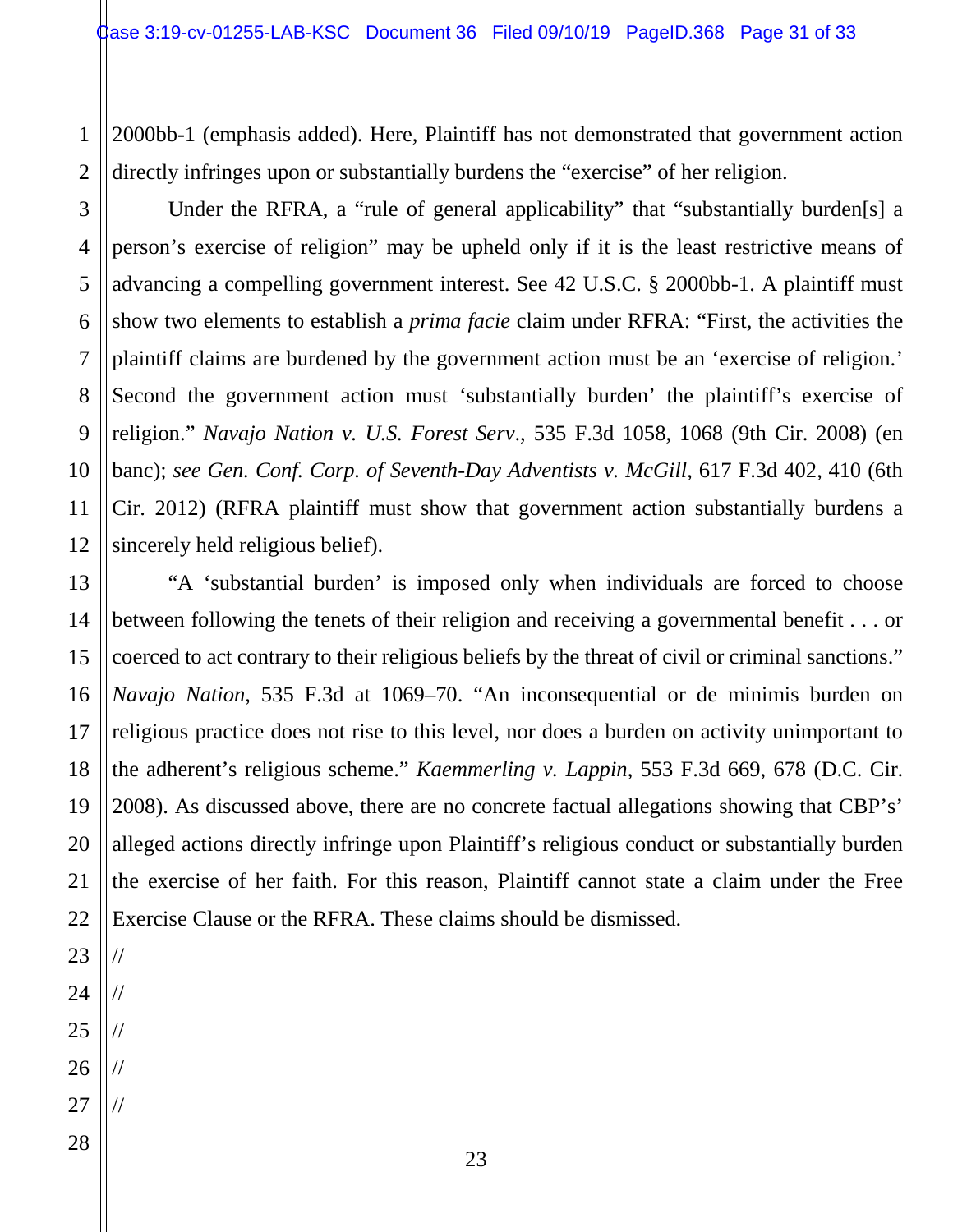#### **VII.**

#### **THE PRAYER FOR INJUNCTIVE RELIEF SHOULD BE DISMISSED OR STRICKEN ON THE GROUNDS THAT IT REQUESTS ENTRY OF A VAGUE AND UNCERTAIN UNENFORCEABLE ORDER**

An order granting injunctive relief must "describe in reasonable detail … the act or acts restrained or required." Fed.R.Civ.P. 65(d)(1)(C). Because a party is entitled to receive fair and precisely drawn notice of what an injunction prohibits or requires, blanket injunctions to "obey the law" are disfavored. *Ruff v. County of Kings*, No. CV-F-05-631 OWW/GSA, 2009 WL 5111766, at \*18 (E.D. Cal. Dec. 18, 2009) (citing *Metro-Goldwyn-Mayer Studios, Inc. v. Grokster, Ltd*., 518 F.Supp.2d 1197, 1226 (C.D. Cal. 2007).

"Courts have declined injunctive relief where the injunction sought is of such an indeterminate character that an enjoined party cannot readily determine what conduct is being prohibited." *Brady v. United of Omaha Life Ins. Co*., 902 F.Supp.2d 1274, 1284 (N.D. Cal. 2012) (citing *Schmidt v. Lessard*, 414 U.S. 473, 476 (1974) ("Since an injunctive order prohibits conduct under threat of judicial punishment, basic fairness requires that those enjoined receive explicit notice of precisely what conduct is outlawed."). "The requirement of specificity in injunction orders performs a second important function. Unless the trial court carefully frames its orders of injunctive relief, informed and intelligent appellate review is greatly complicated, if not made impossible." *N.L.R.B. v Express Publishing Co*., 312 U.S. 426, 435-36 (1941).

Here, Plaintiff's Prayer for Relief requests preliminary and permanent injunctions "ordering Defendants to cease surveilling, detaining, and otherwise targeting Plaintiff; restraining Defendants from taking any future adverse action against her based on protected expression, association, or religious exercise; and generally restoring Plaintiff to the status quo ante." Complaint, Prayer for Relief. The requested injunction would be sweeping in nature, vague and not sufficiently connected to the injuries alleged in this case. For example, some of the proposed injunction language would enjoin the Federal Defendants from ever